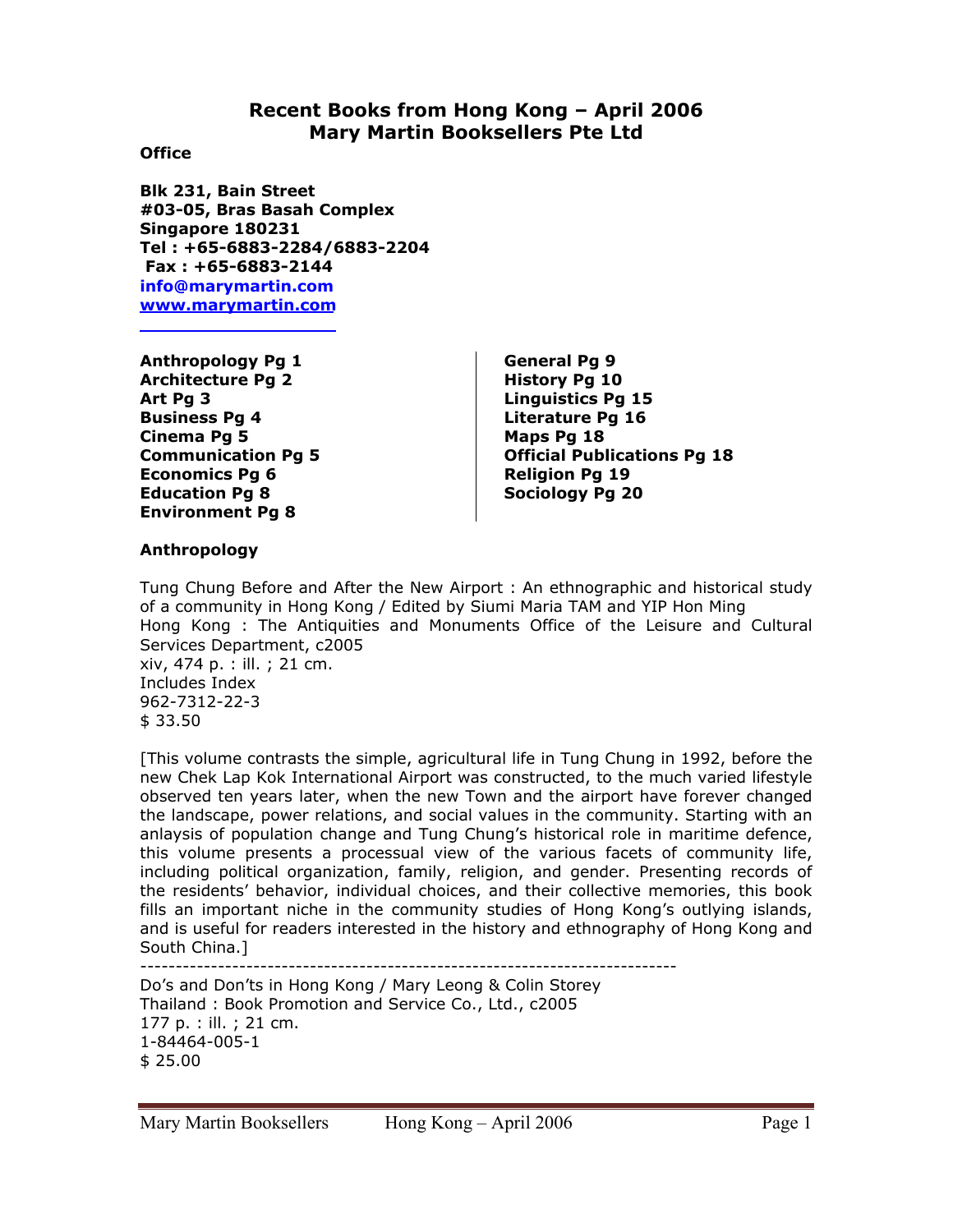[Hong Kong people are the Italians of Asia. They talk constantly, use extravagant hand gestures and love to eat a cuisine that may be the best in the world. But there the similarity ends. Because behind the high rise living, Armani suits, financial acumen and sophisticated nightlife, the traditions of the Cantonese grandma and corner shop herbalist pulse through the veins of every resident.

The visitor to wonderful Hong Kong soon learns that with one foot planted in the west and the other in the orient, understanding Hong Kongers and their ways, is not an easy task.

Where else in the world will your colleagues tell you that your new hairdo makes you looks like a Koean? Or, as boss of your company, your employees expect you to take care of them as a father does his children. Who else will be drinking dried seahorse and deer antler soup for breakfast and eat a T-bone steak for dinner while discussing the billion dollar purchase of Vancouver real estate? And where in the world will bus drivers routinely curse passengers and sing opera as they hurtle through crowded streets? Why, Hong Kong of course!

To ensure that you, the foreign resident, fleeting visitor or armchair traveler, enjoy your stay in Hong Kong, our duo of resident authors presents a light-hearted but practical guide to the do's & don'ts of this dynamic city. Don't stand there like a lemon holding open the elevator doors while everybody marches past you. Do spit the Chicken bones and other detritus of culinary ecstasy onto the table: everybody else does. And Do remember that once accepted into a circle of Hong Kong friends, you are there for life with all the responsibilities that go with it. Want to know more? Then Do buy this book!.]

------------------------------------------------------------------------

## **Architecture**

Making Connections : Aedas architects in Asia / Kevin Sinclair ; Edited by Emma Phillips Hong Kong : Aedas, c2005 256 p. : ill. ; 29 cm. 988-98808-0-6 \$ 80.00

[Since its foundation in Hong Kong two decades ago, the practice which evolved into Aedas Architects has grown faster than a rising skyscraper. Now the largest architectural practice in the city and the eight largest on Earth. This solid growth was not accidental. The company was established with twin goals; to provide an environment where professionals could develop their skills and to strive for excellence in design. Those aims were achieved.

From its roots in Hong Kong, the company spread through China and Southeast Asia, then into the Middle East and India. Corporate links with like-minded architects in Britain leapfrogged the Aedas ethos into Europe.

Aedas traces its corporate roots back through architectural companies that existed more than a century ago in Britain and Australia. But the fulcrum of the firm's development was Hong Kong. From a tiny office in Wan Chai with a staff of five people, the Hong Kong practice grew by 2005 to occupy three floors of an imposing commercial building. From offices in Singapore, Beijing, Shanghai, Macau and Dubai a total of 460 staff report to the Hong Kong office. In Europe, there are 650 staff in 10 offices throughout Britain and Warsaw.

The Phenomenal growth of Aedas is not only the story of professional architects with a passion for perfection, but a tale of entrepreneurial zeal, of men and women determined to build a better world.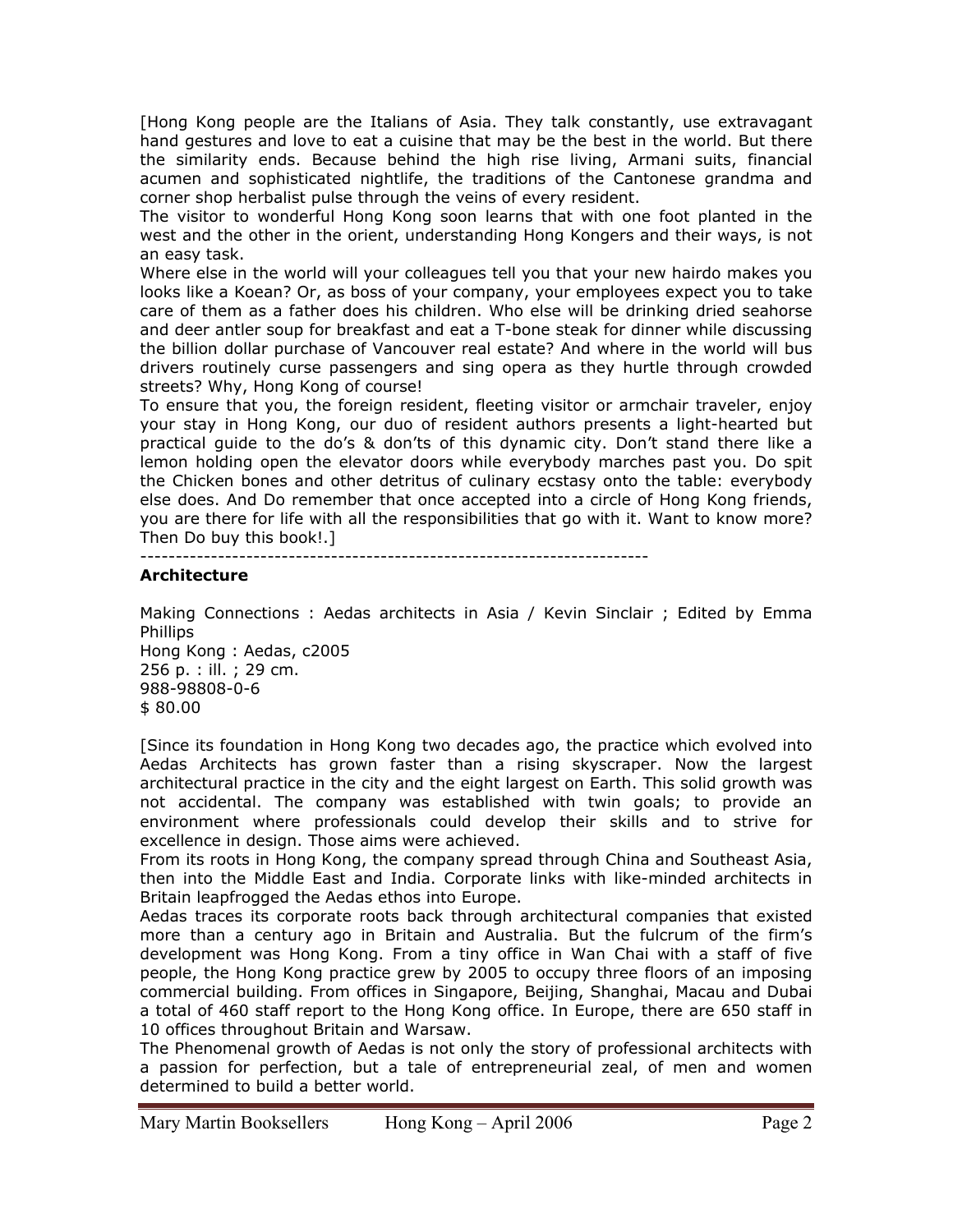This 260-page book tracks the exciting story of Aedas. The practice has made a unique contribution to Asian architecture. It has played a role in the growth of China and the rest of Asia and intends to be involved even more passionately in future developments.

Lavishly illustrated with more than 350 photographs, architectural sketches and building concepts, Making Connections is a volume that tells in a fresh and invigorating manner how modern Asia is being rebuilt.] ------------------------------------------------------------------------------

Building Hong Kong / Peter Moss Hong Kong : Form Asia Books Limited, c2005 155 p. : ill. ; 29 cm. 962-7283-96-7 \$ 75.00

[Its Architecture is Hong Kong's Sublime Art, conditioning the way this ever-changing city has evolved. The thrust is more upward than outward, shaping the vertical profile of this intensely concentrated metropolis and ensuring that, whatever changes are in store, Hong Kong continues building its fabled reputation as the "Many Splendoured Thing".]

------------------------------------------------------------------------------------

Enhancing Hong Kong's Built Environment Hong Kong : HK-Beam Society, c2005 112 p. : ill. ; 30 cm. 988-98711-1-4 \$ 50.00 -----------------------------------------------------------------------------------------------

## **Art**

Impressions of the East : The Art of George Chinnery Hong Kong : Hong Kong Museum of History & Hong Kong Museum of Art, c2005 223 p. : ill. ; 31 cm. Includes Bibliography 962-7039-54-3 In Chinese & English \$ 39.50

[Table of Contents Message / Dr. Patrick C.P. Ho, Secretary for Home Affairs, Hong Kong Special Administrative Region Message / Mr. Vincent Cheng, Chairman, The Hong Kong and Shanghai Banking Corporation Limited Foreword / Dr. Joseph S.P. Ting, Chief Curator, Hong Kong Museum of History Introduction / Dr. Patrick Conner Extracting the Poetry from the Prose: on Reading Chinnery's Shorthand / Mr. Geoffrey Bonsall, Honarary Adviser, Hong Kong Museum of Art Biographical Notes on George Chinnery Part A : Formative Years Part B : Passage to India Part C : A Haven in China Part D : A Glimpse of Hong Kong Descriptive Catalogue / Dr. Patrick Conner Bibliography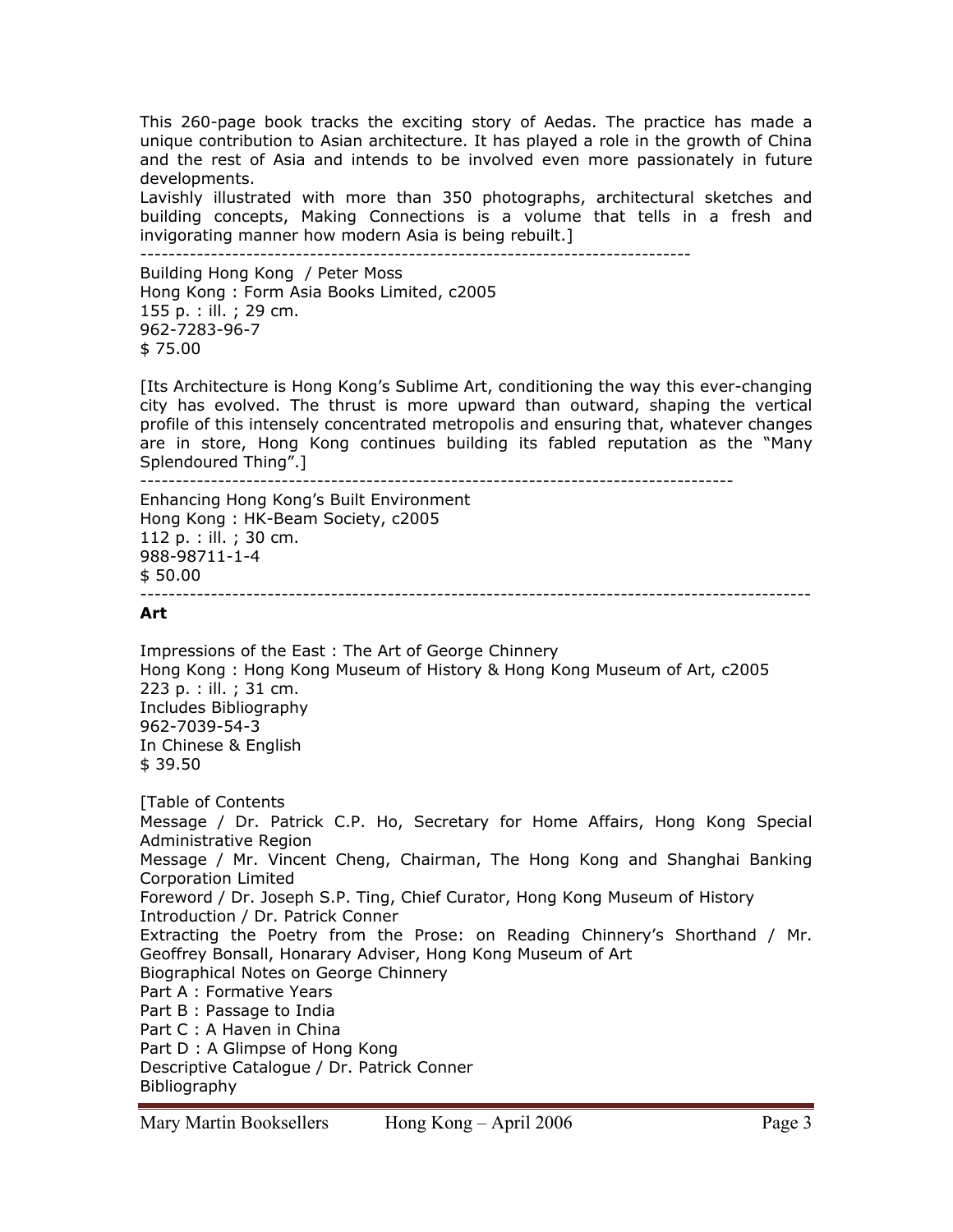List of Lenders.]

--------------------------------------------------------------------------------- He Baili's Idyllic Hong Kong in Ink / Edited by Jane Sze Kwan-yuk & Marissa Fung Shaw Hong Kong : University Museum and Art Gallery, The University of Hong Kong, c2006 190 p. : ill. ; 26 cm. 962-8038-63-X \$ 35.00 ---------------------------------------------------------------------------

#### **Business**

They Mean Business : 50 Exclusive interviews with Hong Kong top Executives / Enoch Yiu ; Edited by Leo Chon Hong Kong : SCMP Book Publishing Limited, c2005 360 p. : ill. ; 21 cm. 962-17-9036-0 \$ 30.00 -------------------------------------------------------------------------------------- Practical Guide to IPR Protection in China : How to Protect Your Brand? / Compiled by Wilkinson & Grist Hong Kong : Hong Kong Trade Development Council, 2005 viii, 187 p. ; 21 cm. \$ 22.00

#### [Contents:

- 1. Overview of Intellectual Property Rights Protection in China
- 2. Trademark Rights
- 3. Other Intellectual Property Rights and Protection Related to Brand Names
- 4. How to Resolve Intellectual Property Disputes?
- 5. Brand Protection Strategy for Hong Kong Companies in the Mainland.]
- ----------------------------------------------------------------------------------

Riding on the Green Manufacturing Trend- Implementation of EU's WEEE & RoHS Directives – April 2006 Hong Kong : Research Department, Hong Kong Trade Development Council, 2006 169 p. ; 26 cm. TDC Research \$ 22.00 --------------------------------------------------------------------------------- Industry Views : Hong Kong the Technology Marketplace – April 2006 Hong Kong : Research Department, Hong Kong Trade Development Council, 2006 65 p. ; 26 cm. TDC Research \$ 22.00

**[Contents** Executive Summary 1. Technology – Scope and Perception 2. Technology and Hong Kong –Current Situation 3. The China Factor 4. Hong Kong's Electronic Components Sector-Application and Specification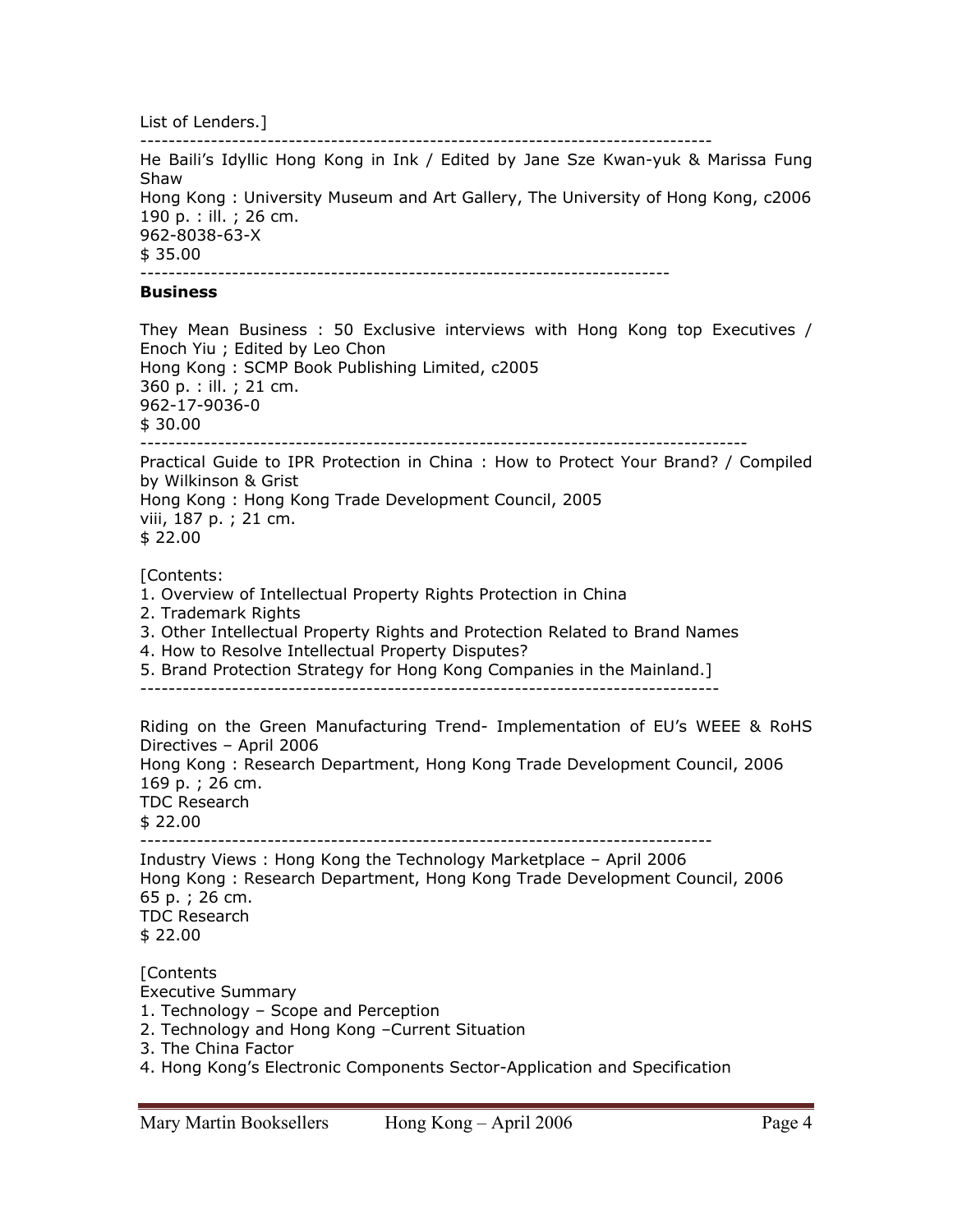5. Hong Kong's Electronics Manufacturing Service Sector-Industrial Engineering and Project Management

- 6. Hong Kong's IT Sector-System Integration and Localisation
- 7. Hong Kong's Environmental Protection Sector-Innovation and Commercialisation
- 8. Prospects for Technological Cooperation.]

------------------------------------------------------------------------------------

Compliance as a Means to Enhance Competitiveness in the US: Cargo Security & CSR Issues – February 2006 Hong Kong : Research Department, Hong Kong Trade Development Council, 2006 45 p. ; 26 cm. TDC Research \$ 22.00 -------------------------------------------------------------------------

#### **Cinema**

Stanley Kwan's Center Stage / Mette Hjort Hong Kong : Hong Kong University Press, c2006 xiv, 144 p. : ill. ; 19 cm. Includes Bibliography and Index 962-209-791-X The New Hong Kong Cinema Series \$ 17.25

[Center Stage is widely recognized as a classic of the New Hong Kong cinema. The film's status has until now been attributed to the fascinating way in which Kwan combines a reconstruction of Ruan Lingyu's tragic life as a Chinese film star with sequences documenting the making of his film. This reflexive dimension is usually held to show that Kwan endorses the broadly postmodernist position that accurate historical knowledge is essentially unattainable. Mette Hjort takes issue with this standard reading of Kwan's classic film. She argues rather that the Hong Kong filmmaker, while recognizing the fallibility of historical knowledge, is committed to the ideal of creating the best available account of Ruan's story.

Whereas many film scholars regard Center Stage as an example of the Hong Kong nostalgia film, Hjort shows that it is better understood as a heritage film that provides a precious cultural resource for rethinking relations between Hong Kong and China. She argues that Kwan's film is ultimately a condemnation of the kind of authoritarian and hierarchial modes of social organization that fuel mean-spirited gossip and the scapegoating that it entails. Kwan's film emerges as a passionate defense of an ever-relevant egalitarian culture characterized by a sense of deep horizontal camaraderie and mutuality.]

---------------------------------------------------------------------------

## **Communication & Journalism**

Advertising and Hong Kong Society / Edited by Kara Chan Hong Kong : The Chinese University Press, c2006 xii, 233 p. ; 23 cm. Includes Index 962-996-264-0 \$ 29.50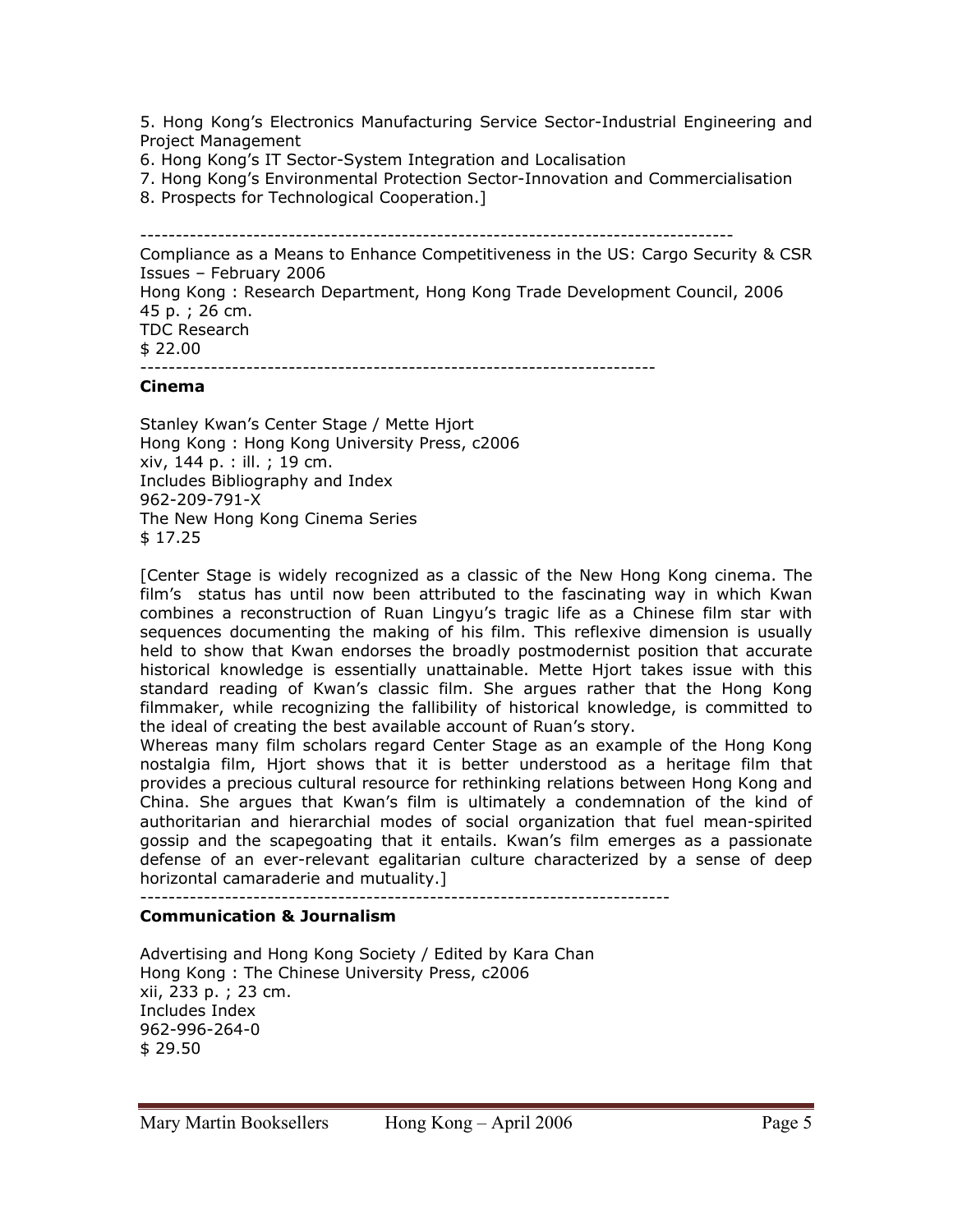[Advertising and Hong Kong Society into the role of advertising as a form of social communication in Hong Kong. This perceptive analysis, unlike those on a commercial slant, deals with advertising and the broader legal, cultural, and socio-economic contexts in which it takes place. Exceptionally real-world in focus-with examples, issues, regulations and applications interlaced throughout – the Hong Kong case study points to some interesting ideas to expand into Mainland China and the Asia-Pacific region.

Contributors to this anthology include distinguished scholars in marketing, journalism, and communication studies, as well as practitioners in the legal and advertising sectors.]

---------------------------------------------------------------------------

#### **Economics**

Railway Development in Hong Kong – Volume 1-**CD-ROM**  Hong Kong : China Trend Building Press Ltd, c2005 962-8429-06-X Building and Reconstruction eBook Series Vol.1 \$ 29.50

[The 1990s marked the start of a boom in new railway projects across Hong Kong, leading to the completion of several new lines and extensions that opened between 1998 and 2005. Railway Development in Hong Kong, the first volume in China Trend Building Press' Building and Construction eBook Series, charts the history and expansion of the territory's rail network with a focus on the techniques employed in the projects. With more than 170 digital pages and about 370 images, this eBook presents an introductory article and detailed photo essay by author Raymond Wong Wai Man to offer readers an in-depth overview of the construction and engineering methods applied in building Hong Kong's newest railways.

----------------------------------------------------------------------------------

Developing a Competitive Pearl River Delta in South China under One Country-Two Systems / Edited by Anthony Gar-on Yeh, Victor Fung-shuen Sit, Guanghan Chen & Yunyuan Zhou Hong Kong : Hong Kong University Press, c2006 xxxviii, 567 p. ; 23 cm. Includes Maps 962-209-767-7 \$ 46.75

[The Greater Pearl River Delta in south China with a population of 47 million is one of the largest metropolitan regions in the world and one of the fastest growing regions in China. This edited volume examines the economic, social, environmental, infrastructure, institutional and legal issues of developing the Greater Pearl River Delta including Hong Kong and Macau into a competitive region under the 'One Country, Two Systems'.

The Hong Kong, Macau and Guangdong governments face a major challenge in developing the region given its great disparity in wages and living standards. In the past, the region was mainly focused on one or two clearly defined central cities. Today, it is becoming increasingly polycentric with a number of formal peripheral and rural areas developing into active economic centers in their own right with resulting intercity and cross-border competitive pressures and social problems. Globalization has made more acute the need for such regional cooperation between economies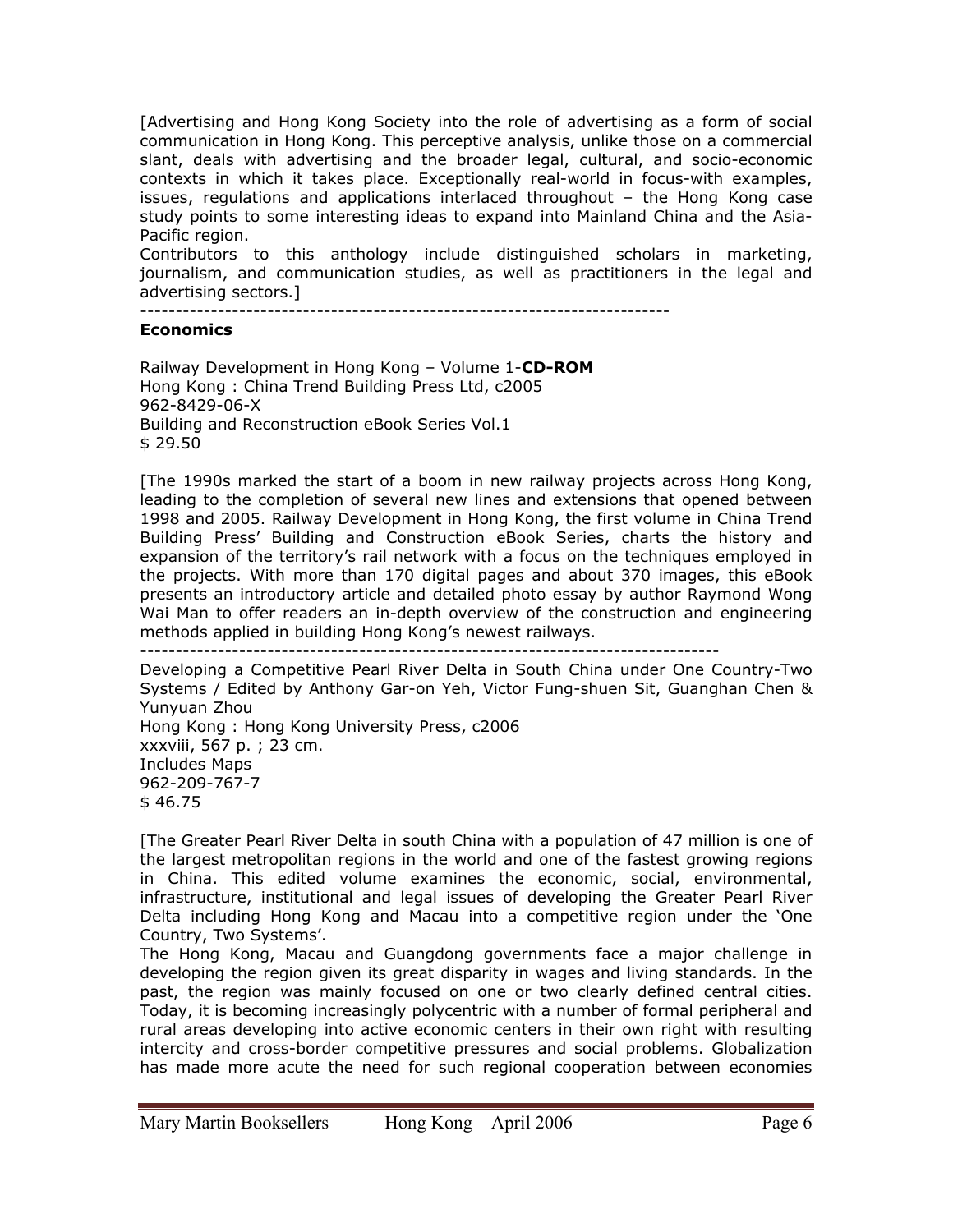that are at very different levels of development and possess very different social, economic, political and legal systems.

To meet this need, this book provides a comprehensive review of many important aspects of regional development in the Greater Pearl River Delta region under the 'One Country, Two Systems' principle including its economic development, and examines how sustainable growth in terms of social equality, enhanced quality of life, better education and employment opportunities for the people in the region can be achieved. This book will be of great interest to those doing business in the Pearl River Delta, and China more broadly. It is also of relevance to readers in China studies, development studies, economic development, geography, politics, sociology, environmental management, and regional development.]

-------------------------------------------------------------------------------------------

The Western Pearl River Delta : Growth and Opportunities for Cooperative Development with Hong Kong / Y.M. Yeung, Shen Jianfa & Zhang Li Hong Kong : Hong Kong Institute of Asia-Pacific Studies, The Chinese University of Hong Kong, c2005 xxiv, 160 p. : ill. ; 22 cm. Includes Bibliography and Index 962-441-562-5 Research Monograph No.62 \$ 15.00

[The Western Pearl River Delta is a resource-endowed and historically rich part of the region. Yet lacking a direct land link with Hong Kong, its development has lagged behind that of the eastern wing, which has undergone a rapid socio-economic transformation since 1978.

This book builds around two themes-urban development and ports-to highlight how the western wing of the Delta has, over the past two decades, evolved a unique style of economic development and industrialization. It is poised for more rapid development if the bridge from Hong Kong to Zhuhai and Macao is constructed in the near future.

Focusing on a relatively understudied part of the Delta, this book stimulates an understanding of one of the fastest-growing regions in China.]

---------------------------------------------------------------------------

The Hong Kong Economy : Recovery and Restructuring / Kui-Wai Li Singapore : McGraw-Hill Education (Asia), c2006 xx, 485 p. : ill. ; 24 cm. Includes Bibliography and Index 007-124780-7 \$ 49.50

[The prolonged post-Asian Financial Crisis economic recession in Hong Kong requires a new analysis. By looking at the economic performance since the 1980s, this book focuses on analyzing the macroeconomic intricacies facing the Hong Kong economy. The economic boom in the pre-Asian Financial Crisis years has also given rise to various structural imbalances that could not sustain the economy after the burst of the bubble. The large non-tradable services sector could arguably be the basis of imbalance. The short-term investment behaviour exhibited in the pre-1997 years has not fully adjusted. Demand-driven solutions can provide short-term rescue and recovery, while economic restructuring requires supply-driven solutions. There is still room for economic expansion in Hong Kong; the focus should return to the basics of economic growth and trade rather than relying on redistributive instruments and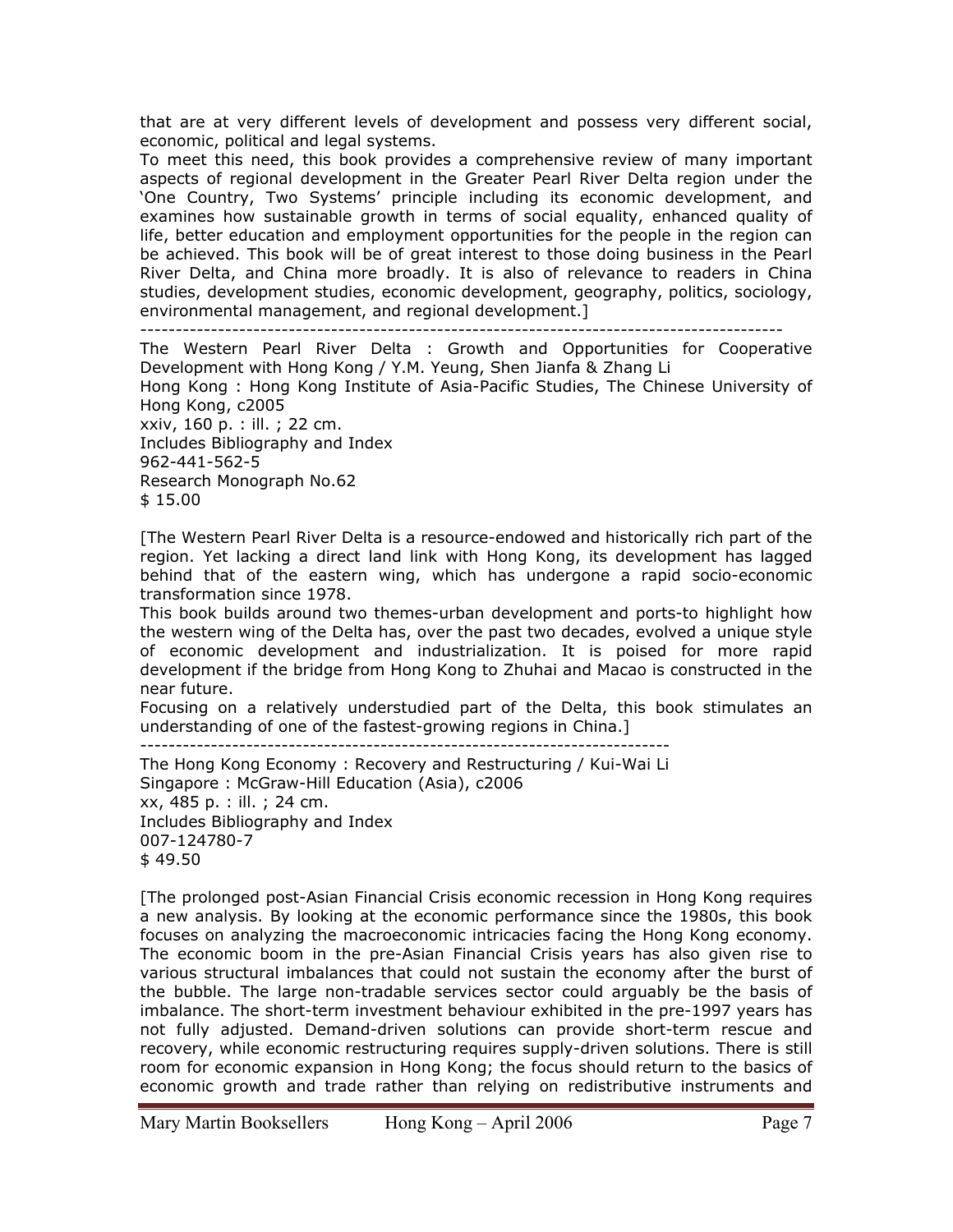heavy government expenditures. Economic integration with the Mainland economy produces both complements and competition; strategies adopted should enable Hong Kong investors to make use of the growing economic pie in Mainland China. By considering the various macroeconomic issues, the book provides a useful analysis for readers to arrive at their own economic decisions.]

## **Education**

Changing Schools for Changing Times : New Directions for the School Curriculum in Hong Kong / Kerry J. Kennedy Hong Kong : The Chinese University Press, c2005 xii, 246 p. ; 23 cm. Includes Bibliography and Index 962-996-231-4 \$ 28.00

[This book is a labor of genuine concern over the school curriculum in Hong Kong by an internationally recognized educator. It represents a comprehensive account of curriculum development, implementation and interpretation. The author first invites the reader to examine critically how local and global issues influence the way in which the curriculum is constructed. Against this theoretical background, the author maintains a clear practical focus on the current educational reform agenda in Hong Kong. He reviews key issues affecting the school curriculum including IT, civic and moral education, equity issues and the concept of life-long learning. Tailor-made to the special situation of Hong Kong, the book sheds light on the recent pressure for change and reform. The Hong Kong experience may also offer insights to those who are experiencing educational change in other parts of the Asia Pacific region.]

# --------------------------------------------------------------------------

## **Environment**

The Birds of Hong Kong and South China / Clive Viney, Karen Phillips & Lam Chiu Ying Eighth Edition (completely revised) Hong Kong : Information Services Department, c2005 255 p. : ill. ; 21 cm. Includes Bibliography, Index and a Map 962-02-0347-X  $$34.50$ ------------------------------------------------------------------------ Check list of Hong Kong Plants 2004 / Compiled by Hong Kong Herbarium Hong Kong : Agriculture, Fisheries and Conservation Department, The Government of the Hong Kong Special Administrative Region, c2004 xx, 198 p. : ill. ; 21 cm. Includes Bibliography and Index 962-86652-8-6 Agriculture, Fisheries and Conservation Department Bulletin 1 (Revised) \$ 9.00 ---------------------------------------------------------------------- Mosquitoes of Hong Kong-August 2005 Hong Kong : Food and Environmental Hygiene Department, 2005 103 p. : ill. ; 21 cm.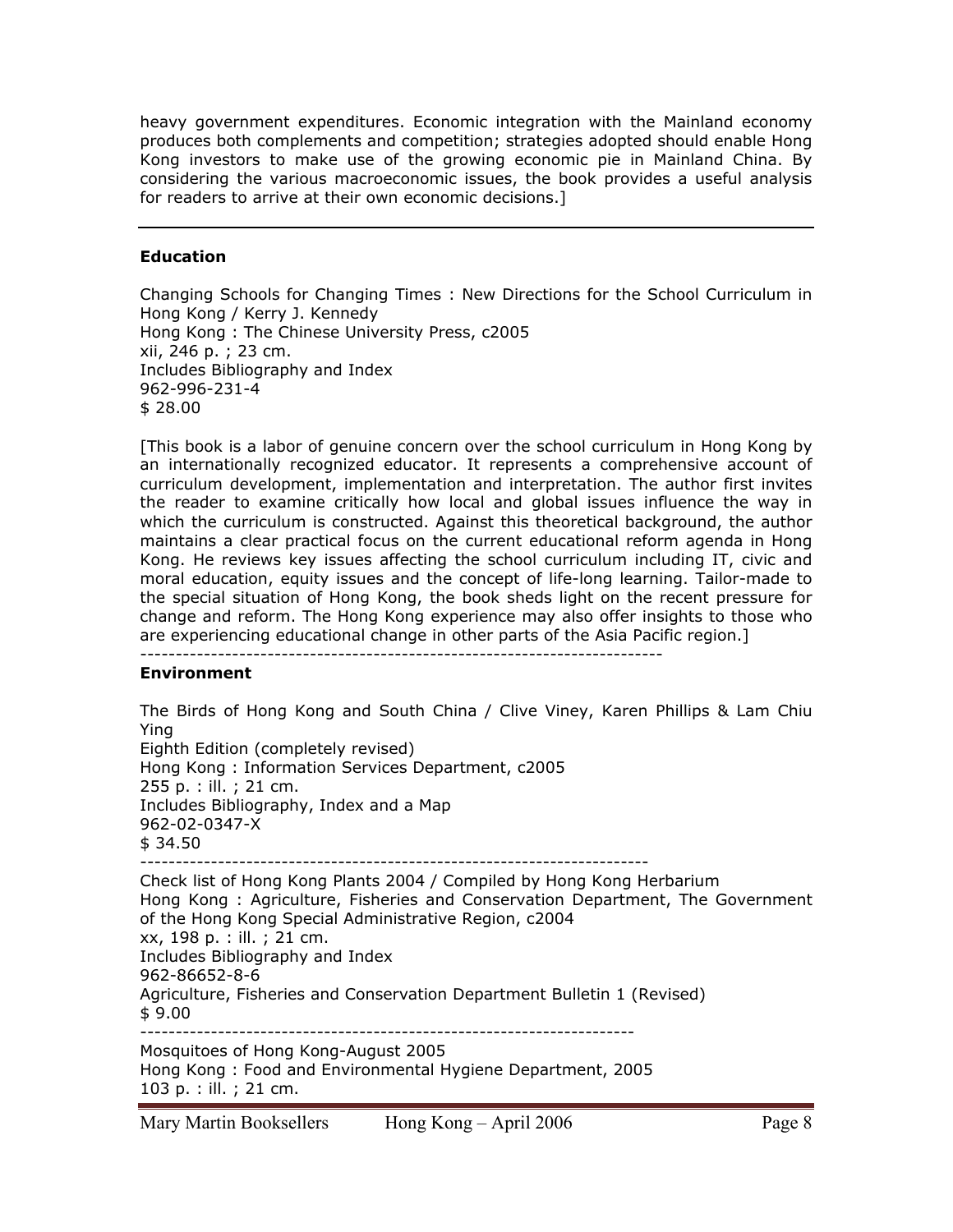Includes Bibliography \$ 15.00

-------------------------------------------------------------------

#### **General**

Hong Kong Temples / Ken Raby Hong Kong : Ken Raby, c2005 239 p. : ill. ; 19 cm. Includes Bibliography, Index and a Map 988-98387-1-0  $$24.00$ ------------------------------------------------------------------------

Calendar of Traditional Chinese Festivals and Local Celebrations / Chan Sui Jeung Second Edition Hong Kong : Wan Li Book Co. Ltd, c2004 95 p. : ill. ; 19 cm. 962-14-2020-2 Hong Kong Exploration Series No.1 \$ 15.00

[Though Hong Kong is a modern and industrialized city, it remains one of the few places in the world where traditional Chinese festivals are still celebrated. Calendar of Traditional Chinese Festivals and Local Celebrations help you to discover the superbness and stimulation in Hong Kong

- Telling you all about the traditional Chinese festivals, their origins and the ways in which they are celebrated, and their significance in local life and culture
- Introducing the origins and the characteristics of folk custom in Hong Kong
- Plenty of maps and tables listing festivals from 2001 to 2010 help you to arrange your journey and activities attending the ceremonies.]

------------------------------------------------------------------------------------

Heritage Trails in Urban Hong Kong / Siu Kwok Kin, Sham Sze Hong Kong : Wan Li Book Co. Ltd, c2001 190 p. : ill. ; 19 cm. 962-14-2238-8 Hong Kong Exploration Series No.2 \$ 15.00

[\* This coloured book is packed with details not normally found in regular heritage travel. Among 190 pages of detailed touring information, more than 40 road maps and 200 photographs are provided.

- For anyone interested to explore 52 heritage trails, whether from the comfort of an armchair or in 'real time', this guide will be the perfect traveling companion
- There are information describing how the heritage trails were built and their transforming effects on the areas around them.
- This guide offers far more than a comprehensive description of the 52 routes, principal sights and their history, it also takes readers on a fascinating journey through Hong Kong Culture.]

---------------------------------------------------------------------------------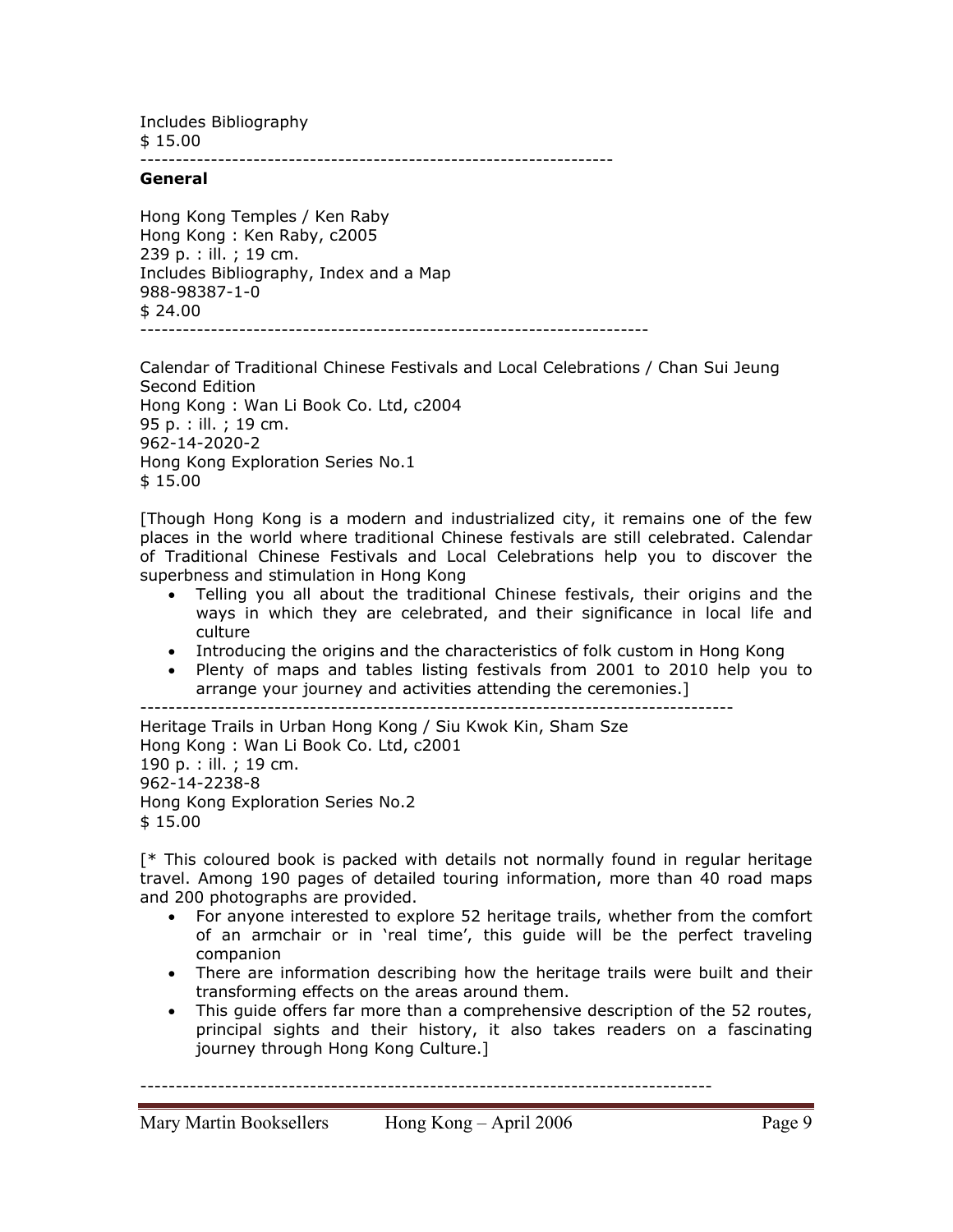International Ex-Libris Exhibition Catalogue : In Commemoration of the Grand Opening of the Hong Kong Central Library Hong Kong : Hong Kong Central Library & Hong Kong Ex-Libris Association, 2001 94 p. : ill. ; 30 cm. 962-7038-95-4 \$ 12.00 ----------------------------------------------------------------------------------

#### **History**

City of Victoria – CD ROM Hong Kong : Hong Kong Museum of History, c2001 1 CD-ROM \$ 18.00

[Detailed presentation of the development of the Victoria City (i.e. the area extending from the Western District to Causeway Bay) from Hong Kong's inception up to the outbreak of the Second World War through digital terrain models and historical photographs from the Museum's collection.

A Computer game to deepen user's understanding of the Victoria City.]

------------------------------------------------------------------------------------

Hong Kong History 1842-1997 – CD ROM 2<sup>nd</sup> Edition Hong Kong : The Open University of Hong Kong, c2004 \$ 39.50

[Discover the history of Hong Kong through several hundred photographs and graphics, hundreds of texts, and over ten minutes of historical video footage. This interactive CD-ROM features four areas : Events, themes, people and places. You can also go for a virtual stroll in Central district to get a sense of how old Hong Kong evolved into the Hong Kong of today.]

----------------------------------------------------------------------------------

The History of Rates in Hong Kong : A Brief Review of 160 Years of Rating in Hong Kong / Kenneth T.W. Pang, J.P. Second Edition Hong Kong : Rating and Valuation Department, 2005 x, 69 p. : ill. ; 21 cm. 962-02-0355-0 \$ 10.00 ---------------------------------------------------------------------------------

Triad Societies in Hong Kong / W.P. Morgan Third Impression (1<sup>st</sup> Impression – 1960, 2<sup>nd</sup> Impression – 1982) Hong Kong : The Government Press, 1989 xx, 306 p. : ill. ; 22 cm. \$ 24.50

[Contents: Preface **Introduction** Part one Chapter I. The Chinese Historical Background Chapter II. The Triad Traditional History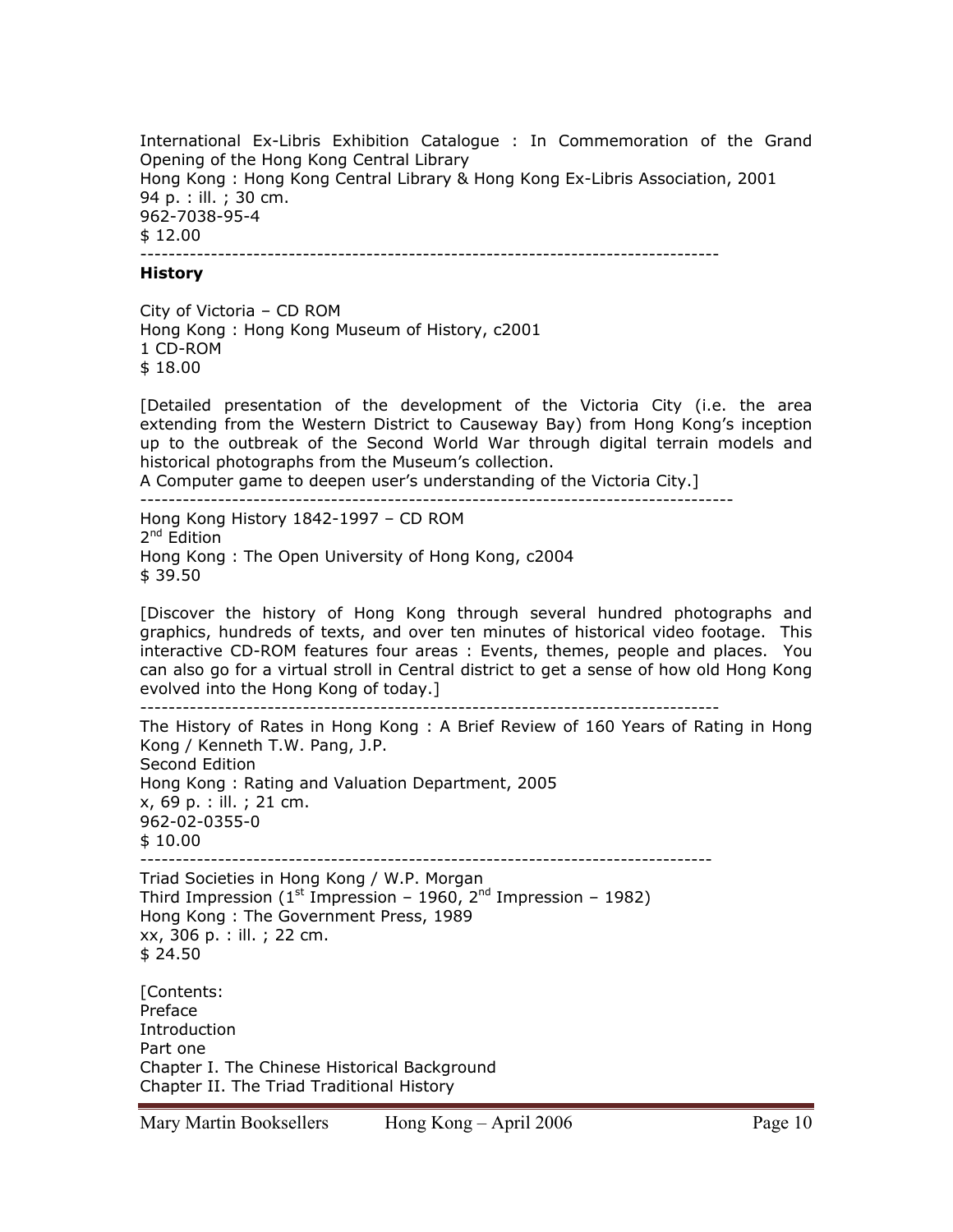Chapter III. A North China Account Chapter IV. A Hundred Years of Triad Societies in Hong Kong Part Two Chapter V. Internal Organisation of Triad Societies in Hong Kong Chapter VI. A Triad Lodge and Paraphernalia Chapter VII. 2<sup>nd</sup> Lodge Ceremonial Dress and Secret Signs Chapter VIII. A 2<sup>nd</sup> Lodge Initiation Ceremony Chapter IX. A 2<sup>nd</sup> Lodge Promotion Ceremony Chapter X. 'Burning the Yellow Paper' Appendices Appendix A. Anglo-Chinese Glossay

Appendix B. Principal Triad societies in Hong Kong, 1946-1958.]

-----------------------------------------------------------------------------------

The Golden Needle : The Biography of Frederick Stewart (1836-1889) / Gillian **Bickley** 

Hong Kong : David C. Lam Institute for East-West Studies, Hong Kong Baptist University, c1997

xii, 308 p. : ill. ; 20 cm. Includes Bibliography and Index

962-8027-08-5

- 
- 1. Stewart, Frederick
- 2. Educators-Scotland-Biography
- 3. Educators-Hong Kong-Biography
- 4. Education-Hong Kong-History-19<sup>th</sup> Century
- \$ 32.50

[Frederick Stewart, born in Buchan, Aberdeenshire, Scotland, was known by his contemporaries as the "founder of Hong Kong Government education". He was the first headmaster of the Central School, now Queen's College, which led Hong Kong education from 1862 until 1911 when the first university in Hong Kong was established.

Stewart became Registrar General, then Colonial Secretary, acting as a Governor of Hong Kong on several occasions. He was keenly aware of his historical context at the meeting of two cultures of East and West, and of his role as a facilitator in the modernization of Chinese thought. His consistent policy was to educate pupils in Western Knowledge, while preserving their Chinese identity, and he insisted on equal time for Chinese and English studies. Although retiring, unassuming and modest, Stewart was highly popular among the Chinese, foreign and Portuguese communities. By the end of his life, Stewart's intimate knowledge of Hong Kong was considered unequalled among non-chinese in Hong Kong at the time.

The Change in Hong Kong, effected in 1997, makes this an appropriate time to reassess the purposes of the continued meeting of East and West, and the educational and cultural means by which co-operation is promoted.]

---------------------------------------------------------------------------------

The Sinking of the Lisbon Maru : Britain's Forgotten Wartime Tragedy / Tony Banham Hong Kong : Hong Kong University Press, c2006 xx, 300 p. : ill. ; 24 cm.

Includes Bibliography and Index 962-209-771-5 \$ 35.00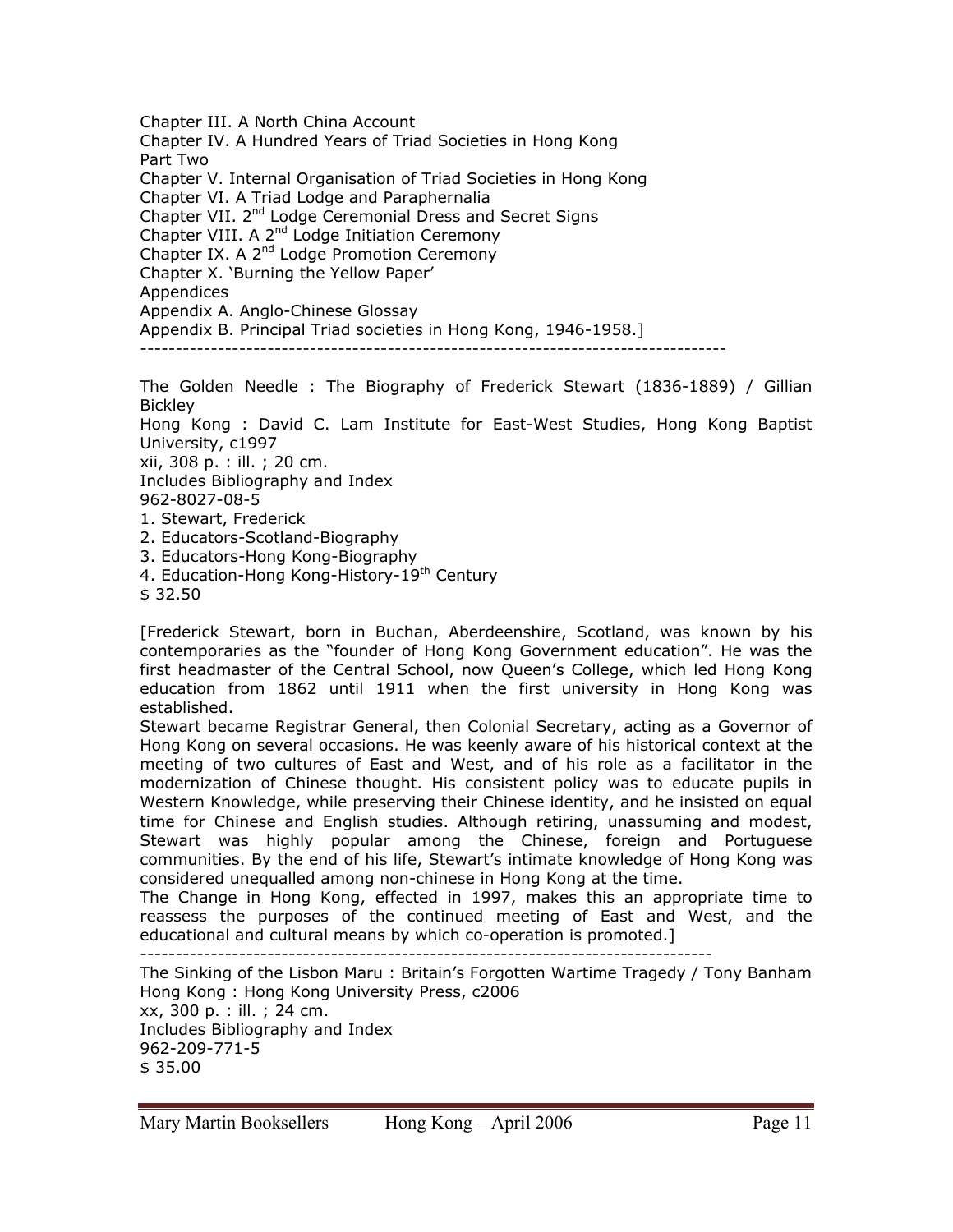[Although never previously studied in any depth, the sinking of the Lisbon Maru was the most costly American on British 'Friendly Fire' incident of the Second World War. Of the 4,500 of Hong Kong's garrison who perished during the war, 1,000 died directly or indirectly from this sinking. From American, British, Hong Kong and Japanese sources, this book reconstructs the fateful voyage of the Lisbon Maru, and the experiences of the captives, the captors, and those on board the submarine that sank her. The book will be of interest to anyone wishing to know more about the 'Hellships' that caused the deaths of almost 20,000 Allied Prisoners of War during the Second World War, or the experiences of Allied POWs in Japan.]

-----------------------------------------------------------------------------

Hong Kong Volunteers in Battle : A Record of the Actions of the Hong Kong Volunteer Defence Corps in the Battle for Hong Kong – December 1941 / Evan Stewart Hong Kong : RHKR (The Volunteers) Association Ltd., 2005 103 p. ; 21 cm. Includes a Map 962-86732-6-2 \$ 22.00

[Hong Kong Volunteers in Battle, when originally published in 1953, was the first general account of the Battle for Hong Kong in December 1941. It has served as a source for other books on the conflict and is particularly significant as it was written by a Company Commander who took part in the battle.

This is the first edition to acknowledge the author, Evan Stewart, who commanded the Hong Kong Defence Volunteer Corps No. 3 (Machine Gun) Company in the fighting and, although injured, continued to fight with distinction for which he was awarded the Distinguished Service Order.]

----------------------------------------------------------------------- The Quest for Gold : Fifty Years of Amateur Sports in Hong Kong, 1947-1997 / Edited by S. F. Lam and Julian W. Chang Hong Kong : Hong Kong University Press, c2006 xvi, 216 p. : ill. ; 28 cm. 962-209-766-9 (PB) \$ 32.50

[Which year did Lee Lai-shan win a gold medal in windsurfing in the Olympics? What do Catherine Che, Wong Kam-po and Ng Siu-ching have in common? Two swimming champions helped carry the Olympic Torch in 1964 when it passed

through Hong Kong. Who were they?

Which event did Amy Chan and Chan Chi-choi win at the Commonwealth Games in 1990?

Which of these events were included in the 1997 Festival of Sports: taekwondo, ice hockey, canoe polo, or parachuting?

The Quest for Gold, a comprehensive history of Hong Kong's sports development, has these answers and much more.]

------------------------------------------------------------------------------

History Re-Stored : Ancient Greek Coins From The Zhuyuetang Collection / Andrew Meadows and Richard W.C. Kan

Hong Kong : Zhuyuetang Limited, c2004 117 p. : ill. ; 29 cm. Includes Maps

\$ 59.50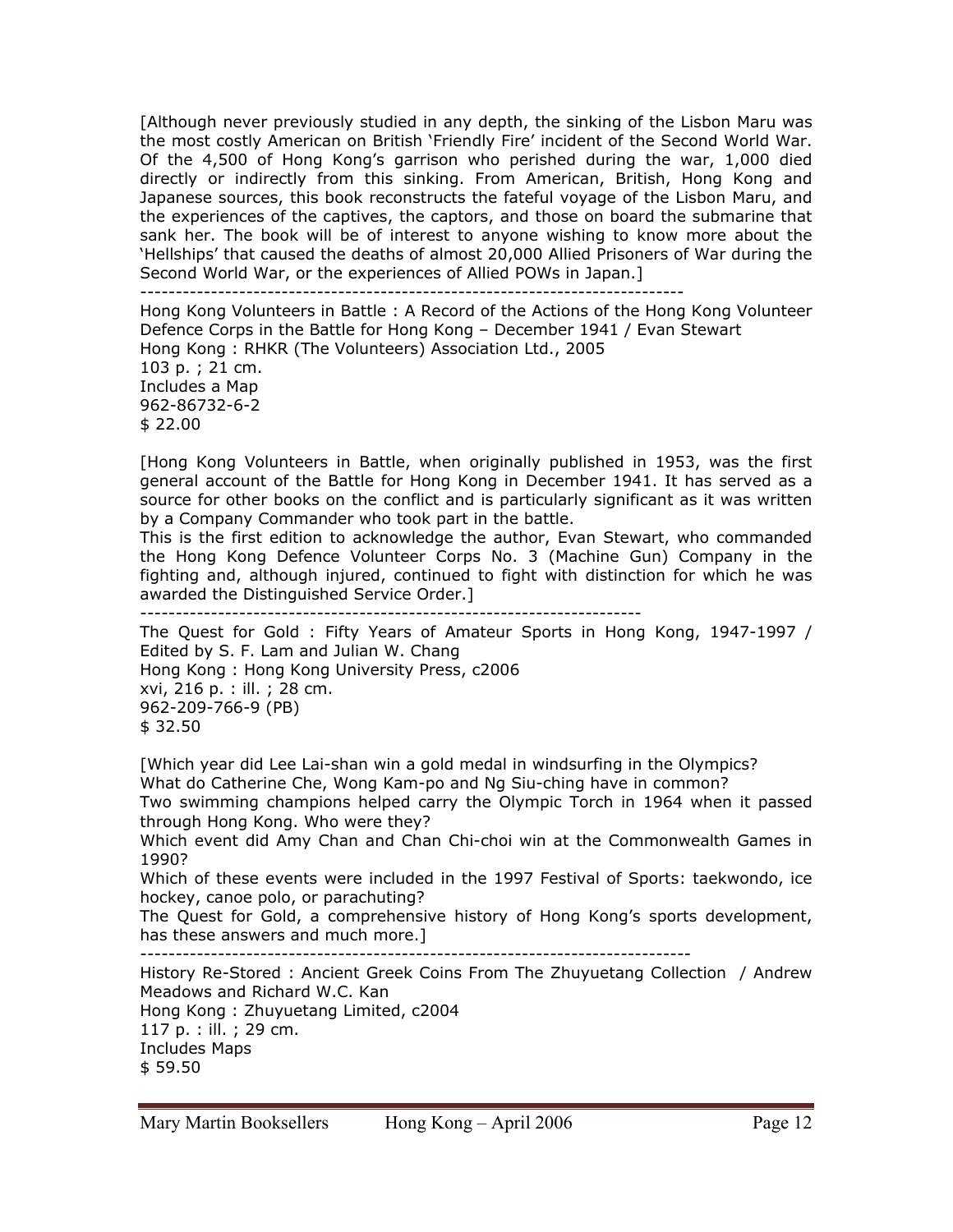[Ancient Greek coins offer a remarkably full portrait of the everyday life of the Greeks and other peoples, as well as encouraging us to delve deeper into their high culture, history and legends. They witness eloquently to the aspirations and adventures of famous issuers such as King Croesus, Alexander the Great, and Cleopatra, as well as revealing the attitudes and preoccupations of civic authorities and others of whom we know little. Above all, they can often exhibit imposing beauty or captivating charm.

This work, a historically based overview of ancient Greek coinage over a period of 600 years, considers all such aspects. The geographical scope is equally impressive, reaching as far as Egypt, Rome and modern Afghainstan.

Eighteen tightly linked chapters bridge coinage and history, explaining the factors that promoted both change and conservatism in the coinage. The text is abundantly illustrated by photographs, many of them enlargements that reveal in great detail the amazing accomplishments of the engravers of the dies from which the coins were struck. In addition, an extensive introduction provides an overview of the main issues involved in determining the nature and origins of Greek coinage.

While devised to attract the general reader and stimulate further study, this book will also hold a special appeal for the collector, since it is based on 126 coins and other ancient Greek artifacts selected from the acclaimed Zhuyuetang Collection. This selection was first shown publicly in Hong Kong to coincide with the hosting of the modern Olympic Games in Athens in 2004.]

-------------------------------------------------------------------------------

Serving Hong Kong : The Hong Kong Volunteers / Edited by Ko Tim-keung, Ron Taylor, Graeme Large & John Fortune et.al. Hong Kong : Hong Kong Museum of Coastal Defence, c2004 190 p. : ill. ; 23 cm. 962-7039-51-9 \$ 39.50 ----------------------------------------------------------------------------------------------

Hong Kong Prisoner of War Camp Life–25<sup>th</sup> December, 1941-30 August, 1945 / Edited by Cheung Pui Ling Hong Kong : SCMP Book Publishing Limited, c2005 113 p. : ill. ; 25 cm. 962-17-8992-3 \$ 44.00

[Lieut. A.V. Skvorzov – This book contains an extraordinary and unique visual record of the conditions in which the prisoners of war of the Japanese lived in Hong Kong. Alexander Skvorzov, risking his life, secretly sketched and hid his work during his imprisonment in Shamshuipo and Argyle Street camps. His fellow prisoners were British, Canadian, Australian, Indian and other military units plus men from all walks of life who joined the Hong Kong Volunteer Defence Corps to defend Hong Kong from a Japanese attack. The Illustrations in this book portray the ordeal of their three years and eight months of imprisonment.]

The Guns & Gunners of Hong Kong / Denis Rollo Hong Kong : Gunner's Roll of Hong Kong, 1991 x, 210 p. : ill. ; 31 cm. 962-7680-01-x \$ 80.00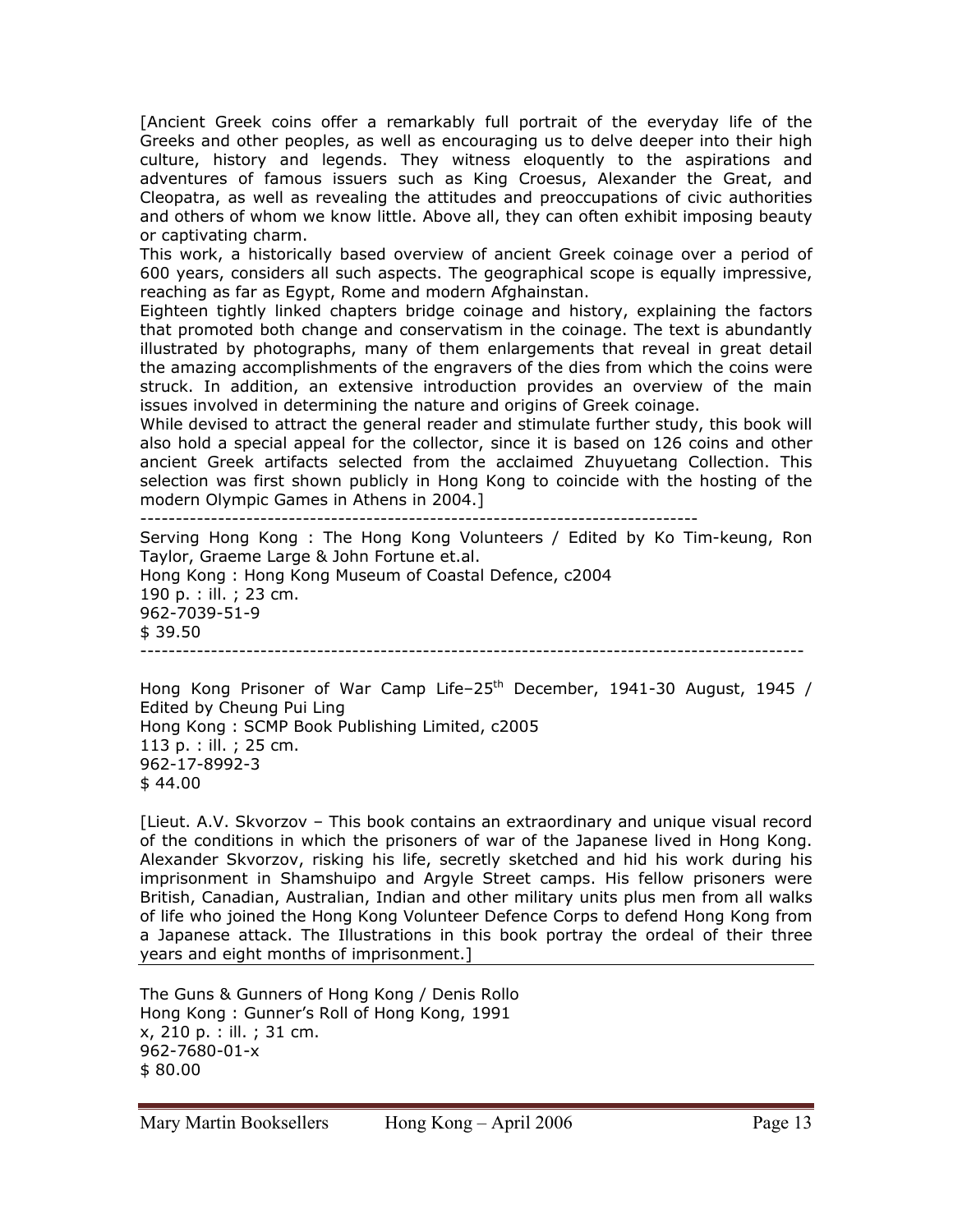**[Contents** 

Chapter One. The Early Years and the First China War Chapter Two. The Crimean War and the Second and Third China Wars Chapter Three. A Period of Peace 1861 to 1880 Chapter Four. Changes in Armament 1879 to 1890 Chapter Five. The 1891 Changes and the Road to War Chapter Six. The First World War and the Short Peace 1914 to 1940 Chapter Seven. The Second World War 1939 to 1945 Chapter Eight. The Post War Years 1946 to 1976 Appendix 1. Army Commanders in Hong Kong who were Gunners Appendix 2. Commanders Royal Artillery or Senior Officers RA Hong Kong Appendix 3. Royal Artillery and Associated Units which have served in Hong Kong Appendix 4. Orders of Battle of the Royal Artillery in Hong Kong Appendix 5. Locations of Units and Movement of Guns 8 to 25 December 1941 Appendix 6. The Gunners' Roll of Hong Kong Appendix 7. A Gazetteer of the Batteries of the Fixed Defences of Hong Kong Abbreviations Works consulted Acknowledgements for illustrations.] --------------------------------------------------------------------------------- A History of the Municipal Councils of Hong Kong 1883-1999 : From the Sanitary Board to the Urban Council and the Regional Council / Y.W. Lau Hong Kong : Leisure and Cultural Services Department, Hong Kong Museum of History, c2002

xxii, 289 p. : ill. ; 26 cm. Includes Bibliography and Index 962-7039-41-1 \$ 29.00

[The history of the two municipal councils came to an end on 31 December 1999. It was 117 years ago when the predecessor of the two councils-the Sanitary Board-was first established to deal with the unpleasant environment and infectious diseases. The two provisional councils were dissolved in 1999 by the Government of the Hong Kong Special Administrative Region in a similar circumstance-under the threat of the 'avian flu'.

The Sanitary Board was set up in 1883 to take charge of the environmental health services. As its functions and powers were expanded in 1935, it was renamed the Urban Council to reflect such changes. In 1973 the Urban Council was granted financial and administrative autonomy by the government, and the same autonomy was also granted to the Regional Council when municipal services were extended to the New territories in 1986. The two municipal councils were renamed the Provisional Urban Council and the Provisional Regional Council upon the return of Hong Kong to China's Sovereignty in 1997. Two years later in 1999, the provisional municipal councils were dissolved by the Government of the Hong Kong Special Administrative Region. The two councils, from its inception in 1883 to its dissolution in 1999, spanned a period of 117 years. This book is about the eventful history of the two municipal councils.]

-----------------------------------------------------------------------

Hong Kong under the Microscope : A History of the Government Laboratory 1879- 2004 / David George Clarke

Hong Kong : Hong Kong Government Laboratory, 2004 180 p. : ill. ; 25 cm.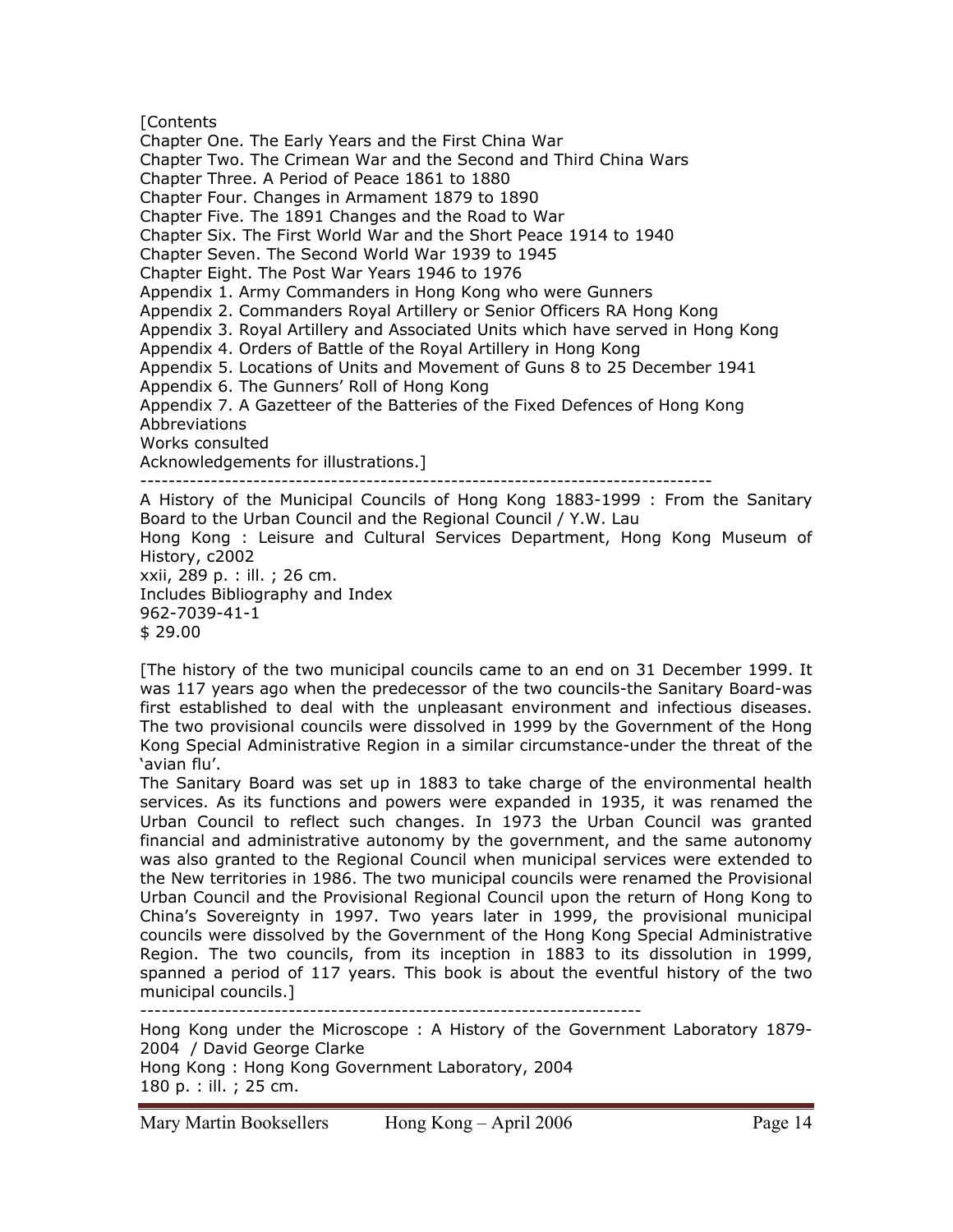Includes Bibliography 962-02-0352-6 \$ 18.00

----------------------------------------------------------------------------------

Plague, SARS and the Story of Medicine in Hong Kong / Editorial Committee Hong Kong : Hong Kong Museum of Medical Sciences Society & Hong Kong University Press, c2006 xiv, 368 p. : ill. ; 26 cm. Includes Bibliography 962-209-805-3

 $$39.50$ 

[This volume is published to mark the occasion of the  $10<sup>th</sup>$  anniversary of the Hong Kong Museum of Medical Sciences and the centenary of the Bacteriological Institute building that houses the museum.

Hong Kong has been transformed from one of the unhealthiest places in the world to one

with the best health statistics. The story of how Hong Kong met the challenge of containing infectious diseases shows that much can be achieved despite the city's limitations in size and resources. Hong Kong provided the facilities and support for the discovery in 1894 of the bacterium causing plague, and its scientists first described the coronavirus which caused SARS in 2003, almost 110 years later. It was in Hong Kong that the Influenza viruses H3N2 and H5N1 were first isolated from humans.

The volume covers Hong Kong's medical development in the period from 1841 to early 2005, including the history of hospitals and medical education, and the role of the Bacteriological Institute. It is a record of how the health care system has evolved and how the territory has been able to cope with the massive increase in population. The Hong Kong Museum of Medical Sciences was opened in 1996. It is a unique

institution charting the historical development of medical sciences in Hong Kong. The museum is committed to keep and exhibit materials connected with the historical and current developments of medical sciences in Hong Kong and to facilitate research on historical perspectives of health and disease, with special emphasis on Hong Kong and the interface between Western and Traditional Chinese medicine.]

------------------------------------------------------------------------------

## **Linguistics**

On Translation : An Expanded Edition / Jin Di & Eugene A. Nida Hong Kong : City University of Hong Kong Press, c2006 xviii, 330 p. : ill. ; 21 cm. Includes Bibliography and Index 962-937-116-2 \$ 29.90

[Co-authored by Eugene A. Nida and Jin Di, On Translation was first published in 1984 in Beijing. It is widely recognized as a classic in translation theory with a practical orientation. Following the theoretical framework Nida had developed over decades of work on translation and semiotics, the two authors offer an easily comprehensible analysis of the complex problems involved in translation. After a crucial review of the historical development of translation theory in the light of modern information theory, they elucidate the most fundamental principles of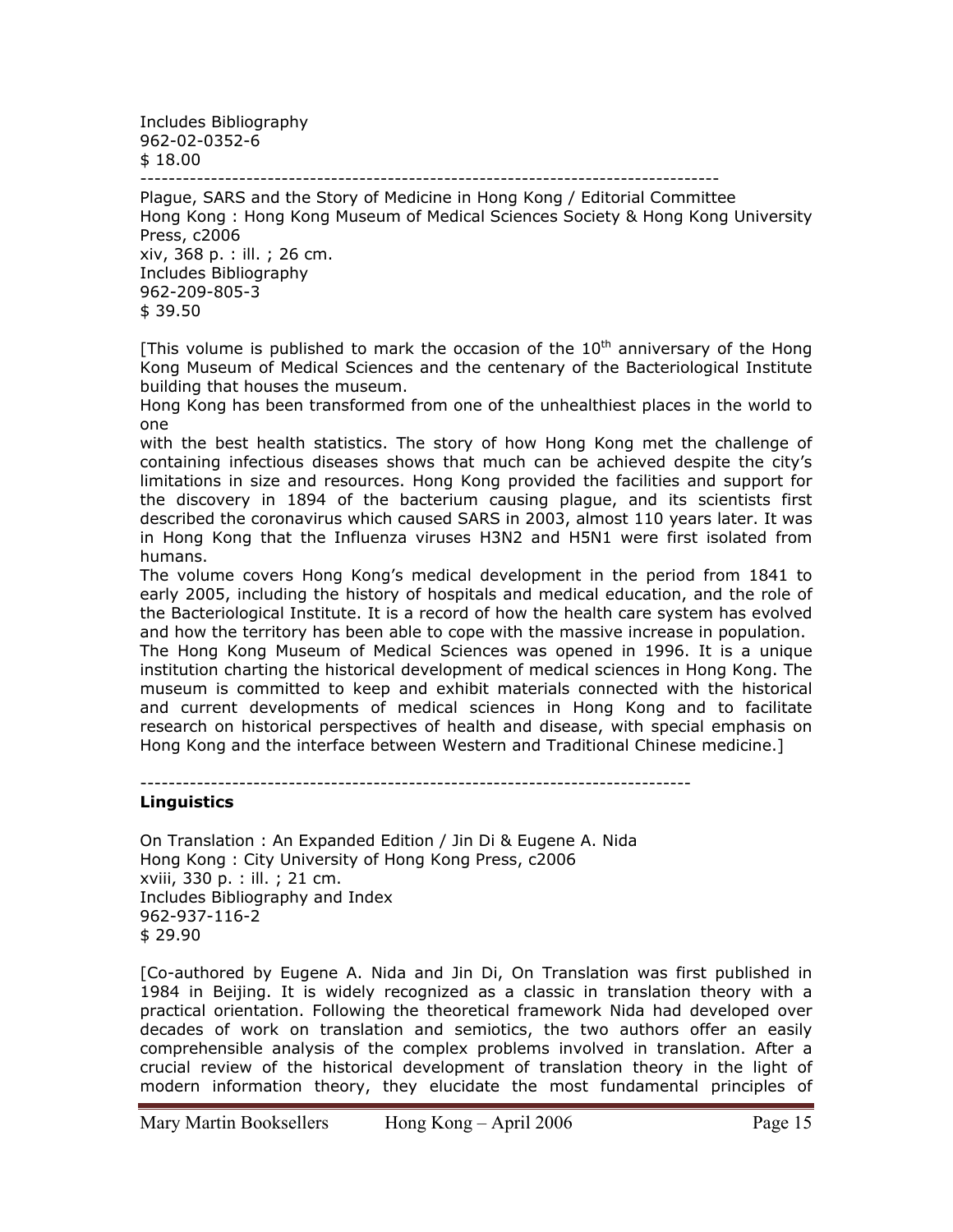translation in accordance with the concept of dynamic equivalence. The treatment is closely related to actual translation practice, and the principles elucidated are applicable to all types of translation, though most of the examples analyzed are taken from translations between Chinese and English. This new and expanded edition has two main parts. Part I is the complete text of the original work as published in the early 1980s. Part II consists of five of Professor Jin's more recent essays, which provide further insights into the principle of equivalent effect and its applications in literary translation. Particular attention is paid to practical procedures and the extremely complex relationship between creative translation and real fidelity. Appended is " A Translator's Life", an interview conducted recently in Ireland that reveals much about Professor Jin's background and career as a renowned translator and translation theorist.]

----------------------------------------------------------------------------------

## **Literature**

Translation, Biopolitics, Colonial Difference / Edited by Naoki Sakai and Jon Solomon Hong Kong : Hong Kong University Press, c2006 xviii, 340 p. ; 23 cm. 962-209-773-1 (HB) 962-209-774-X (PB) Traces: A Multilingual Series of Cultural History and Translation : 4 \$ 29.95

[Translation, Biopolitics, Colonial Difference, the fourth book in the Traces series, focuses on the problems of translation and the political dynamics surrounding multiplicity-linguistic, regional, transnational, and civilizational-today.

The international group of authors deal, both theoretically and empirically, with the historical obstacles and future opportunities offered by an emerging global order that is still struggling with the legacy of the previous four centuries of Eurocentric capitalist development.

This book shows how the emerging global order might be viewed once we have been liberated from the Eurocentric perspective; it includes sociological inquiries into the system of international security networks and an analysis of the consequences of the transformation of the nation state; it deals with the foundation of international law and its unalienable connection to modern colonial violence, and the foundational complicity between modern sovereignity and biopolitics. On an empirical note, the essays in this major volume deal with the various practices of translation in multiple locales, the belated constitution of anthropological language, philosophical discussion on translation, and the sexual aspects of translational politics.

The relations between economics, ontology, and politics together form the crossroads at which the authors in this volume meet. As such, the volume will be of interest to an interdisciplinary audience of readers in the Humanities concerned with the intersections among politics, economy, philosophy, postcoloniality, and translation studies, and would above all attract interest from the emerging readership in biopolitics (under the field of comparative literature.] ---------------------------------------------------------------------------

Queen's Road Central and Other Stories / Matthew Harrison Hong Kong : Phaeton Limited, c2006 250 p. : ill. ; 20 cm. 988988940-4 \$ 15.00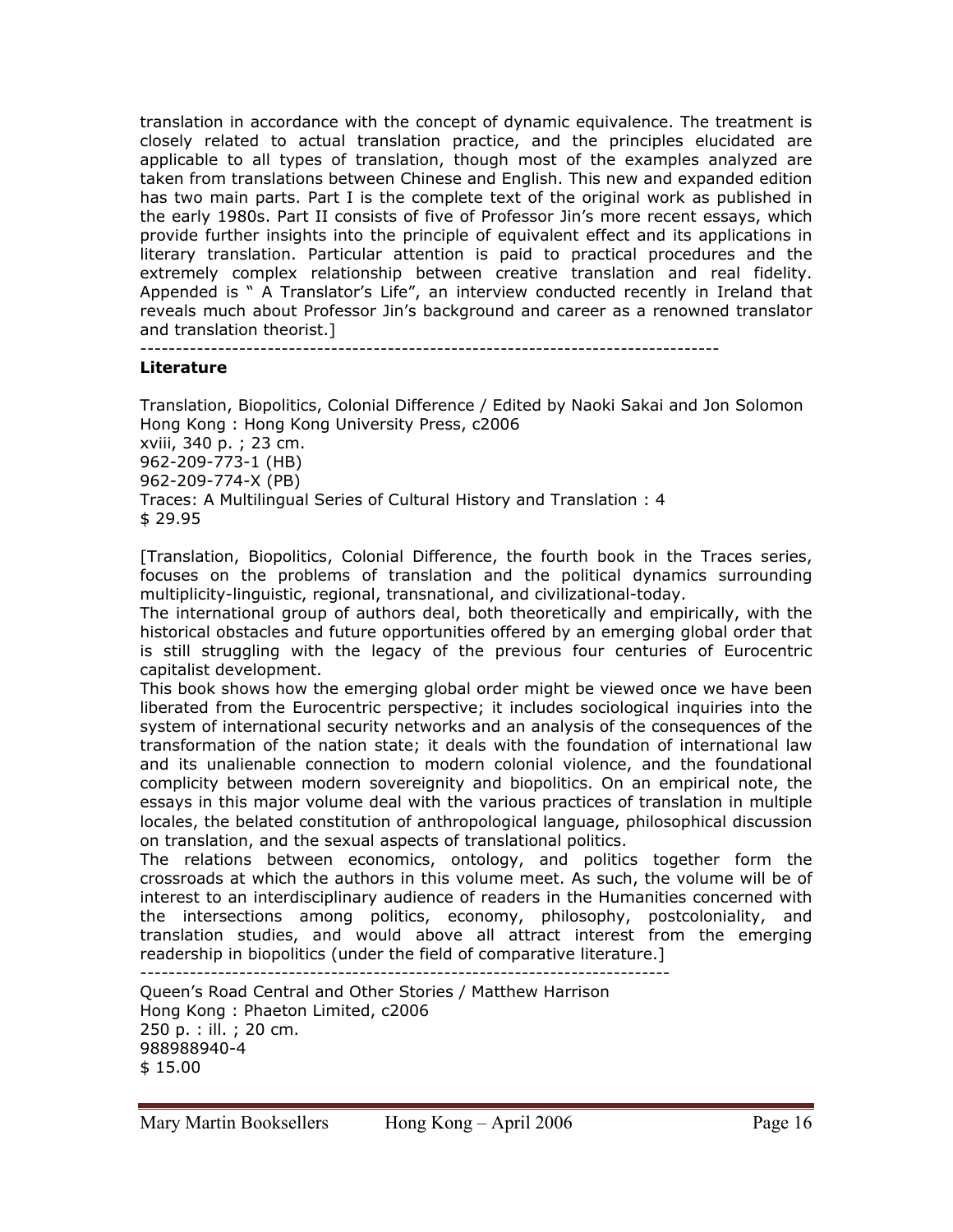[Fi Fi Yeung is in control of her job at the Kiangsu Bank, of her family and of herself. Then into this organised world steps the forceful Mr Moore. As Fi Fi gets to know her new colleague, she begins to think of a different future. But change is sweeping through the bank's headquarters in Queen's Road Central, and Fi Fi is in control no longer.

The eight stories in this collection explore romantic relationships against the backdrop of Hong Kong's crowded streets. A morning walk, a tram ride, a court case, a demonstration, or just the office routine, bring the characters together and provide the setting for their encounters. The unique spirit of the city pervades the stories and plays a part in their resolution.] --------------------------------------------------------------------------------

An Asian Destiny : A Novel / Gwendolyn Chabrier Hong Kong : Orchid Press, 2005 268 p. : 18 cm. 988-97764-5-6 \$ 12.00

[Sabrina, a precocious and headstrong child born to a New York socialite and her alcoholic husband in the 1950s, struggles within the confines of her wealthy but dysfunctional family. Her only confidants are her stuffed animals and pets, until Didi, her aristocratic British stepfather arrives.

A Year with Didi in Burma amounts to an awakening for Sabrina, where she is introduced to Buddhism and blossoms in the rich spiritual culture of Rangoon, the opposite of her life of banality and neglect in America.

The idyll ends all too soon. Later, Sabrina returns briefly to another part of Asia as a young mother, with tragic and bitter results. But, remaining true to a clairvoyant prediction during her first sojourn in Burma, her determination to remember and support the Burmese People and by extension her childhood friend, now the embattled leader of Burma's democratic movement, remains unflagging. A fascinating juxtaposition of Eastern and Western culture, written with the authenticity of someone who has seen the best and worst of both.]

The Brigadier's Wife / Chris Tao Hong Kong : Chameleon Press, c2006 169 p. ; 24 cm. 988-98362-7-0 \$ 19.90

[This is a story of love, greed, corruption and brutality that ranges from the snows of the Himalayas to the idyllic islands of the Andaman Sea and the boardrooms of Hong Kong, written under a pseudonym by an Asian insider with a striking new voice. Zhaing, by birth Chinese but away from his homeland, is cursed by the need to find something to replace the traditions that brought him to the world of murder and deceit that defines him. This he finds in Nilar, the beautiful and enigmatic wife of a general in the isolated, unknowable Burmese regime.

Brought together by the grimy politics of Southeast Asia, their time together is short and dangerous.

Affecting and revealing, mysterious and fascinating, The Brigadier's Wife captures the essence of the country where China and Southeast Asia meet.]

--------------------------------------------------------------------------------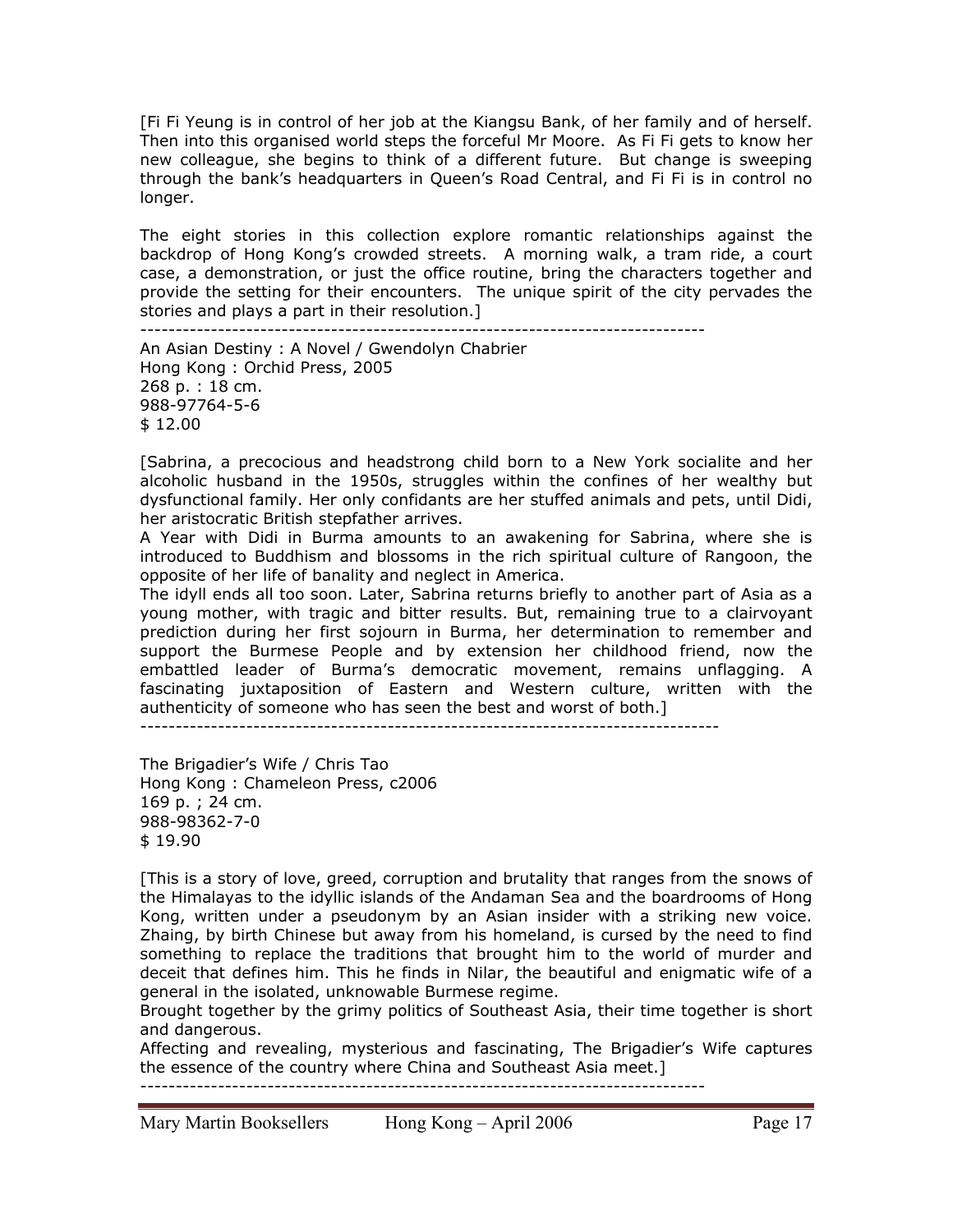#### **Maps**

Hong Kong Guide 2006 Hong Kong : Survey & Mapping Office, Lands Department, The Government of the Hong Kong Special Administrative Region, c2006 416 p. : ill. ; 27 cm. Includes 200p Booklet 'Names of Hong Kong Places, Streets and Buildings (with community facilities) - 962-567-163-3 In Chinese & English 962-567-162-5 \$ 49.50 (Set)

[Names of Hong Kong Places, Streets and Buildings contains more than 40,000 places, streets, buildings, estates and community facilities. It can be used side by side with the Hong Kong Guide 2006 to find locations of interest as the grid references in both publications are the same.]

------------------------------------------------------------------------------------

#### **Official Publications**

Hong Kong in Figures 2006 Edition Hong Kong : Census and Statistics Department, 2006 44 p. ; 21 cm. \$ 2.00 --------------------------------------------------------------------

Hong Kong as a Knowledge-based Economy : A Statistical Perspective 2005 Edition Hong Kong : Science and Technology Statistics Section, Census and Statistics Department, 2005 91 p. ; 30 cm. In Chinese and English \$ 12.00 --------------------------------------------------------------------------------------- Annual Review of Hong Kong External Merchandise Trade 2005 Hong Kong : Trade and Analysis Section, Census and Statistics Department, 2005 vi, 142 p. : ill. ; 30 cm. Includes a Map In Chinese and English \$ 18.00 ----------------------------------------------------------------------------------- 2005 Economic Background and 2006 Prospects Hong Kong : Economic Analysis Division, Economic Analysis and Business Facilitation Unit, 2006 175 p. : ill. ; 30 cm.  $$19.50$ --------------------------------------------------------------------------------- Hong Kong Social and Economic Trends – 2005 Edition Hong Kong : General Statistics Section (2) B, Census and Statistics Department, 2005 xviii, 224 p. : ill. ; 30 cm. In Chinese and English \$ 29.50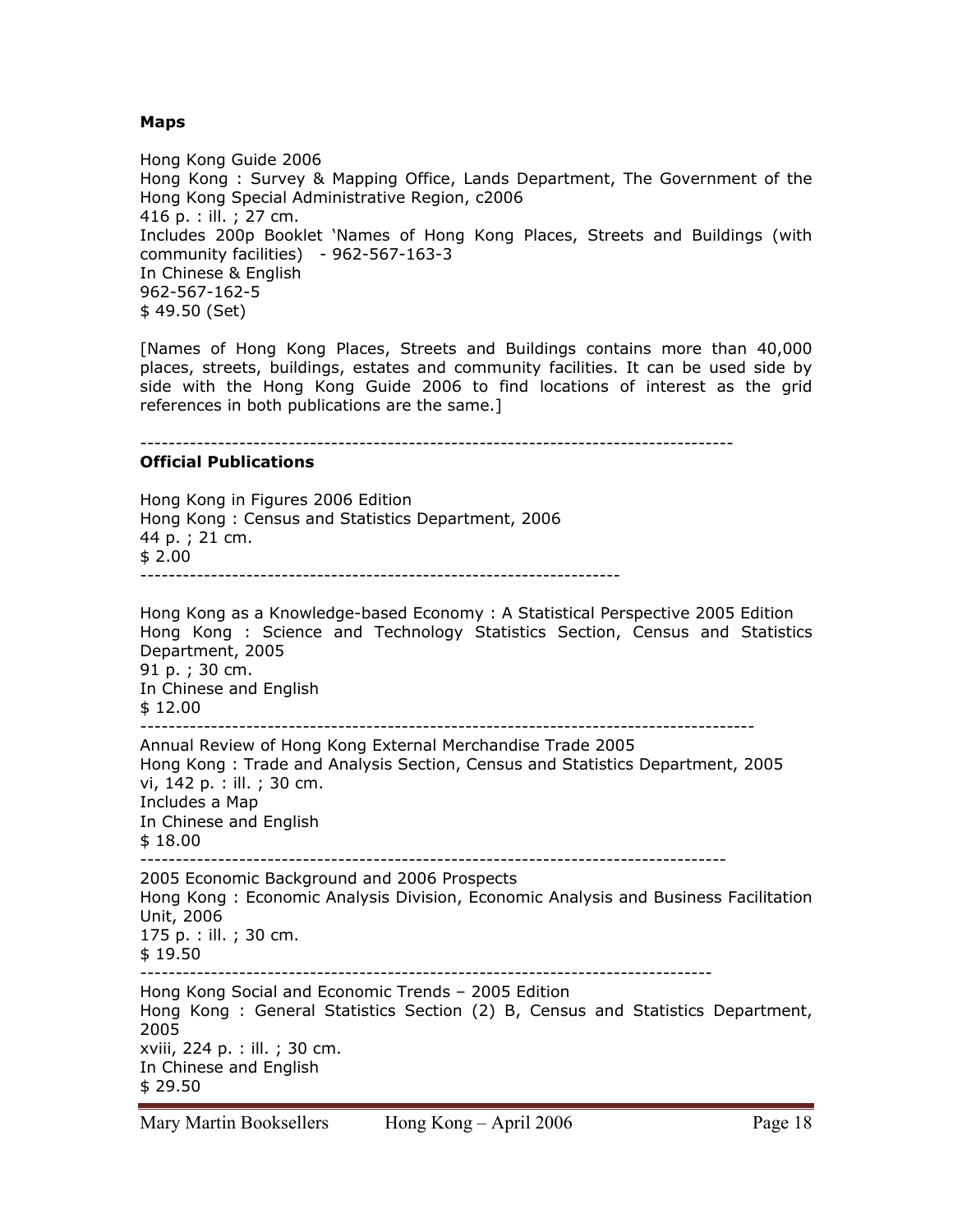[Published biennially, Hong Kong Social and Economic Trends

- brings you all the major social and economic statistical series on Hong Kong under one cover.
- includes definitions and explanations of concepts relating to the statistics presented
- contains descriptions highlighting important trends in Hong Kong's social and economic development

The period of statistical analysis covered by the latest edition is from 1994 to 2004. With the use of tables and charts, plus textual descriptions, this publication is meant to give readers an overall view of Hong Kong's social and economic trends, just as its title suggests.]

------------------------------------------------------------------------------ Hong Kong Merchandise Trade Statistics , Annual Supplement 2005 : Country by Commodity – Imports Hong Kong : Census and Statistics Department, 2006 469 p. ; 29 cm. \$ 50.00 ----------------------------------------------------------------------------------- Hong Kong Merchandise Trade Statistics, Annual Supplement 2005 : Country by Commodity-Domestic Exports and Re-exports Hong Kong : Trade Analysis Section. Census and Statistics Department, 2006 889 p. ; 29 cm. \$ 50.00

Social data collected via the General Household Survey : Special Topics Report No.43 Hong Kong : Census and Statistics Department, c2006 xii, 73 p. ; 29 cm. \$ 20.00

Population and Household Statistics Analysed by District Council District 2005 Hong Kong : Census and Statistics Department, 2006 37 p. ; 29 cm. \$ 5.00

Report on 2004 Annual Survey of Industrial Production Hong Kong : Census and statistics Department, 2006 47 p. ; 29 cm. \$ 20.00

## **Religion**

Taoist Tradition and Change : The Story of the Complete Perfection Sect in Hong Kong / Bartholomew P. M. Tsui Hong Kong : Christian Study Centre on Chinese Religion and Culture, c1991 207 p. : ill. ; 21 cm. Includes Bibliography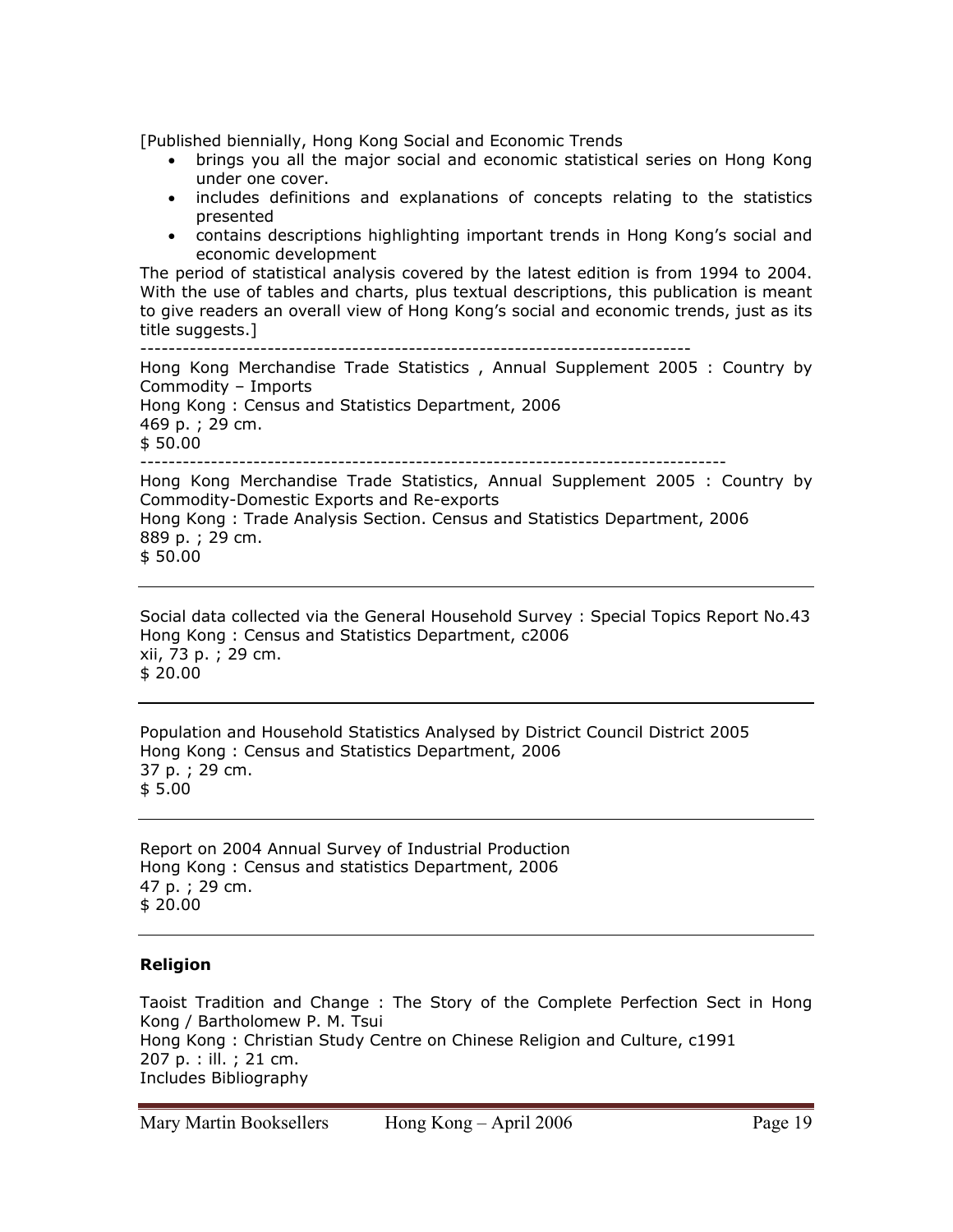#### \$ 19.50

[The complete perfection sect is one of the two most important Taoist sects in China in the last 800 years. Written from the point of view of an historian of religions, this book discusses the sect's original nature, its changes and adaptations over the centuries, its transmission in South China and its present-day practices in Hong Kong. This book introduces an important subject which has hitherto rarely been known to the general reader.]

--------------------------------------------------------------------------------

## **Sociology**

Land and the Ruling Class in Hong Kong / Alice Poon Canada : Alice Poon, Richmond B.C., c2005 162 p. ; 24 cm. Includes Bibliography and Index 0-9738760-0-X 1. Land use, Urban-China-Hong Kong 2. Elite (Social sciences-China-Hong Kong 3. Hong Kong (China)-Economic conditions

\$ 35.00

["Land has worked as an enriching agent for the ruling class in Hong Kong. Existence of such a ruling class, which thrives on land and spatial monopoly and control of other forms of economic assets, is itself a symbol that contradicts the ideals of a free economy- a state that Hong Kong is ironically believed to be in." " A free economy is one where people have the opportunities to demonstrate their individual worth and where they enjoy freedom of upward social mobility. Monopolies, in particular land and spatial monopoly, on the other hand, which are the cornerstone of economic concentration, are designed to prevent an economy from operating freely and effectively, for all people and at all times."

"If Hong Kong is ever to have a truly free economy, one that is worthy of commendation by the international community, not only are reforms to her systems inevitable, but reforms to her society's mentalities are also a must."]

------------------------------------------------------------------------------

Physical Activity and Health of Hong Kong Youth / Edited by David P. Johns & Koenraad J. Lindner Hong Kong : The Chinese University Press, c2006 254 p. : ill. ; 23 cm. 962-996-238-1 \$ 36.00

[In a modern developed society like Hong Kong, sedentary lifestyles and the lack of physical activity inevitably lead to innumerable health outcomes. Drawing from a wide range of perspectives, this is the very first book in Hong Kong that probes into the relationship between physical activity and the health of Hong Kong young people. Based on extensive research findings, the authors bring us revealing insights into a social phenomenon that has been all too familiar. Efforts have also been made to compare the lifestyles of Hong Kong youth with their counterparts in similar industrialized societies such as the United States and Canada. Recommendations are made to remedy the situation, providing an excellent reference for educators and policy makers alike. Contributing authors of this book are all professionals engaged